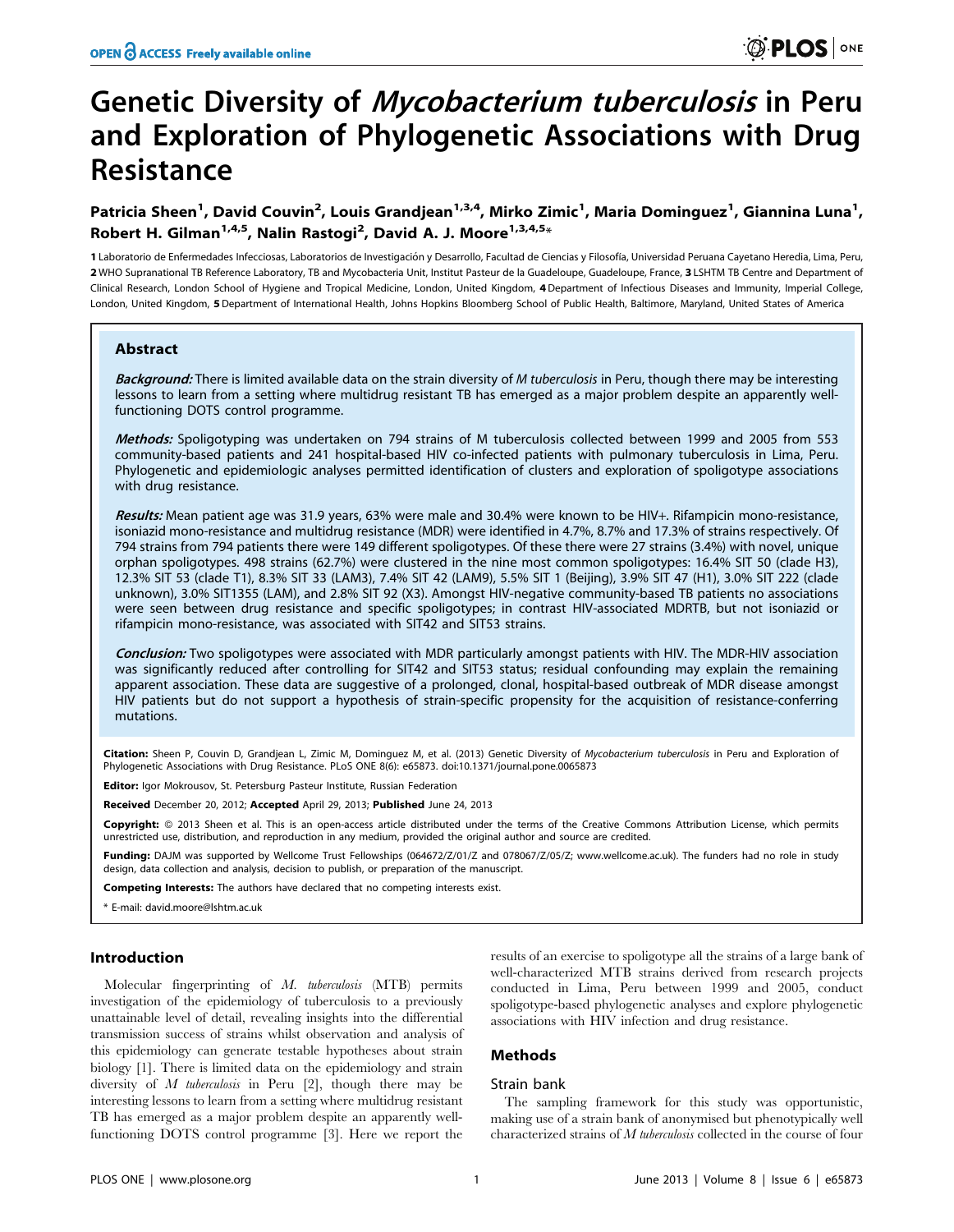clinical research studies conducted amongst adults with pulmonary tuberculosis in hospital and community-based studies in Lima, Peru. All studies had been reviewed and approved by the Institutional Review Board of Universidad Peruana Cayetano Heredia (Lima, Peru). Spoligotyping was undertaken on 794 strains of  $M$  tuberculosis (1 per patient) which came from (1) an unselected community-based cohort from south Lima (Feb 1999– May  $2002$  (n = 329), (2) a hospital-based cohort from an HIV unit (May 1999–Feb 2005) ( $n = 241$ ), (3) an unselected communitybased cohort from north Lima (June 2003–July 2004) ( $n = 155$ ), (4) a selected community-based cohort from east Lima of TB patients reporting conventional risk factors for drug-resistant TB (Nov 2003–Oct 2005) ( $n = 69$ ). Recruitment for each of these studies has been reported previously [4,5,6]. Strains were stored at  $-70^{\circ}$ C in the Laboratorio de Investigación de Enfermedades Infecciosas of Universidad Peruana Cayetano Heredia (UPCH) in Lima. Available patient data was limited to gender, age and HIV status; strain data included first line drug susceptibility profile and name of source study with date of collection of original clinical sample.

Spoligotyping was undertaken at UPCH in batches over several months and films were interpreted by two independent readers; for the rare occasions where there was lack of independent agreement and subsequent failure to resolve discrepancies between both readers spoligotyping was repeated and the new film was used. Phylogenetic analyses and the construction of phylogenetic trees and spoligoforests (drawn using the SpolTools software available through http://www.emi.unsw.edu.au/spolTools; [7,8]) permitted identification of clusters and orphan strains by comparison with the SITVIT2 database (Institut Pasteur de Guadeloupe). The minimum spanning tree (MST), based on spoligotyping patterns, was drawn using BioNumerics software version 3.5. The MST is an undirected connected graph which links all the strains together with the fewest possible linkages between nearest neighbours. Contrarily to the MST, the spoligoforest trees are directed graphs which only evolve by loss of spacers. In these trees, nodes are not necessarily all connected (indeed, in case of too many changes between two strains, there are no edges linking them. In combination with SpolTools software, GraphViz software (http://www.graphviz.org) [9] was used to colour the orphan strains on the spoligoforest trees. Strains were categorized into spoligotype international types (SIT) and clades for the purpose of reporting strain diversity within the strain bank. In a univariate analysis odds ratios were computed for associations between strain groupings (by clade and by SIT separately) and patient gender, HIV status, strain year of origin, isoniazid mono-resistance, rifampicin mono-resistance and multidrug resistance (with each compared to drug susceptible reference group); in subsequent multivariate logistic regression only those clade or SIT associations with a p value $< 0.1$  on univariate analysis were included in the model.

# Results

#### Study population

Mean patient age was 31.9 years (range 15–78, no gender difference), 63% were male and 30.4% were known to be HIV+. HIV infection was significantly more frequent amongst males (OR 3.00, 95% CI 2.1–4.3). Rifampicin mono-resistance, isoniazid mono-resistance and multidrug resistance (MDR) were identified in 4.7%, 8.7% and 17.3% of tested strains respectively (12 rifampicin and 20 isoniazid results were unavailable).

#### Strain diversity

Of 794 strains from 794 patients there were 149 different spoligotypes identified. Of these there were 27 strains with novel, unique orphan spoligotypes, 718 which mapped to spoligotypes already described at least twice, and 49 which were newly created shared types either within the present study or after a match with an orphan in the database. Descriptions of the orphan strain spoligotypes and the demographics of the source patients are given in table 1. In table 2 the 122 already known spoligotype international types (SITs) and corresponding lineages detected in this strain set are shown along with the frequency that each occurred in this strain set as compared with the comparison global database. (The complete original dataset of 794 spoligotypes with accompanying clinical data is made available in table S1; the comparative frequency of the predominant SITs in this study with those reported elsewhere in Latin America is shown in table S2).

498 strains (62.7% of all 794) were clustered in the nine most common spoligotypes; 16.4% SIT 50 (clade H3), 12.3% SIT 53 (clade T1), 8.3% SIT 33 (LAM3), 7.4% SIT 42 (LAM9), 5.5% SIT 1 (Beijing), 3.9% SIT 47 (H1), 3.0% SIT 222 (clade unknown), 3.0% SIT1355 (LAM), and 2.8% SIT 92 (X3) (table 3).

The phylogenetic relationships between strains are illustrated in minimum spanning trees (Figure 1) which demonstrate that PGG2/3 (H, LAM, T, X, S) strains are highly predominant (representing 83.8% of all strains), most notably H  $(n = 228$ , 28.7%), LAM ( $n = 225$ , 28.3%) and T ( $n = 161$ , 20.3%). (figure S1 includes SIT numbers which can be seen by zooming in on pdf file). The spoligoforests shown in Figure 2 (and figure S2) highlight (regardless of layout technique) that SIT50 (H3) is the largest node  $(n = 130)$ , followed by SIT53 (T1, n = 98), SIT33 (LAM3, n = 66), SIT42 (LAM9,  $n = 59$ ) and SIT1 (Beijing,  $n = 44$ ).

#### Strain clade associations

There was no predominant spoligotype associated with MDR amongst TB patients without HIV co-infection (table 4) - the odds of MDR were highest in those with disease caused by the LAM9 spoligotype SIT 42 though this was not statistically significant. Amongst patients with HIV co-infection this spoligotype was associated with by far the highest odds of MDR (87.5% of HIV patients with SIT42 disease had MDR); the T1 spoligotype SIT 53 was also associated with a increased odds of MDR, though only amongst patients with HIV (60.0% of HIV patients with SIT53 disease had MDR compared to 14.0% of HIV uninfected patients).

HIV infection was strongly associated with MDRTB in this analysis. This association was significantly reduced (though incompletely mitigated) after adjustment for confounders, an effect largely mediated by inclusion of SIT42 and SIT53 (Table 5). Indeed even after adjustment for HIV and other covariates SIT42 and SIT53 were independently associated with MDRTB, though not with either isoniazid or rifampicin resistance. On univariate analysis male gender was associated with MDRTB but this effect was entirely driven by the increased HIV prevalence in males and disappeared after adjustment in the multivariate model. Neither study site nor year of sample collection were associated with drug resistance in the multivariate model.

## Discussion

In this report of strain diversity from Peru covering the period 1999–2005 3.4% of spoligotypes observed were from novel, orphan strains. The nine most frequently observed spoligotypes (out of 149 observed) accounted for over 60% of all disease and the eight of these also featured amongst the nine most frequently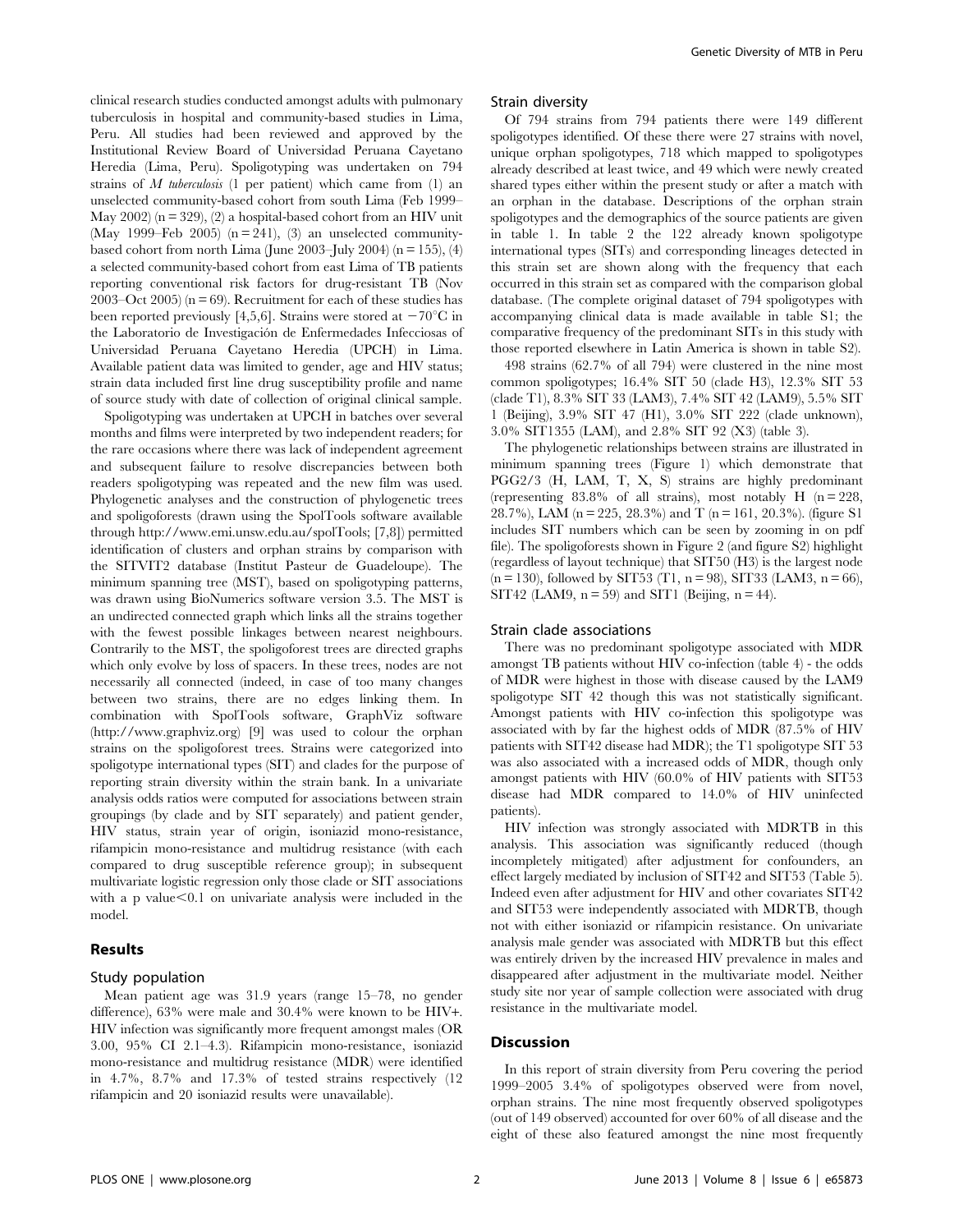**Table 1.** Description of spoligotypes with corresponding spoligotyping defined lineages/sublineages and demographic information for 27 orphan strains identified from amongst<br>794 strains of *M. tuberculosis* isolated from Table 1. Description of spoligotypes with corresponding spoligotyping defined lineages/sublineages and demographic information for 27 orphan strains identified from amongst 794 strains of M. tuberculosis isolated from adults with pulmonary tuberculosis in Lima, Peru.

| Year Strain |           | Spoligotype Description                                                                                                                                                                                                                                                                                                                              | Octal code      | Lineage *           | Drug-R ** Sex/Age |                | Serology<br>⋚         |
|-------------|-----------|------------------------------------------------------------------------------------------------------------------------------------------------------------------------------------------------------------------------------------------------------------------------------------------------------------------------------------------------------|-----------------|---------------------|-------------------|----------------|-----------------------|
| 2003        | 0075      | $\Box$<br>$\Box$<br>$\begin{array}{c} \square \\ \square \end{array}$<br>$\Box$<br>$\Box$<br>$\Box$<br>$\Box$<br>$\Box$<br>$\Box$<br>$\Box$<br>$\Box$<br>$\Box$<br>$\Box$<br>$\overline{\phantom{a}}$<br>ப<br>$\Box$<br>$\Box$<br>$\Box$<br>Η<br>■<br>Ξ<br>■<br>■<br>■<br>■<br>$\overline{\phantom{a}}$<br>□<br>$\Box$<br>$\Box$<br>$\Box$<br>$\Box$ | 407777606000031 | Unknown             |                   | M/48           |                       |
| 2003        | П<br>0095 | ■<br>□<br>□<br>$\Box$<br>$\Box$<br>п<br>⊔<br>□<br>$\begin{array}{c} \square \\ \square \end{array}$<br>$\begin{array}{c} \square \\ \square \end{array}$<br>$\Box$<br>H<br>П<br>E<br>■<br>$\begin{array}{c} \square \\ \square \end{array}$<br>$\Box$<br>F<br>п<br>П<br>П<br>■<br>п                                                                  | 776177600560771 | Ē                   |                   | F/27           |                       |
| 2003        | П<br>0112 | □<br>■<br>$\Box$<br>$\begin{array}{c} \square \\ \square \end{array}$<br>$\Box$<br>¢<br>$\begin{array}{c} \square \\ \square \end{array}$<br>■<br>Г<br>Г<br>Е<br>┖<br>Е<br>$\bar{\Xi}$                                                                                                                                                               | 477777717760731 | 12                  |                   | M/50           |                       |
| 2003        | п<br>0127 | π<br>П<br>□<br>$\Box$<br>$\Box$<br>□<br>$\overline{\phantom{a}}$<br>π<br>ī<br>ш<br>■<br>■<br>H<br>$\Box$<br>■<br>$\overline{a}$<br>■<br>П<br>Ľ<br>■<br>Ē<br>П<br>■<br>П                                                                                                                                                                              | 777733777760731 |                     |                   | F/53           |                       |
| 2003        | 0129      | С<br>$\Box$<br>$\Box$<br>$\Box$<br>$\Box$<br>$\Box$<br>$\Box$<br>$\Box$<br>$\Box$<br>$\Box$<br>П<br>$\frac{\Box}{\Box}$<br>$\Box$<br>0<br>0<br>0<br>$\Box$<br>$\begin{array}{c} \square \\ \square \end{array}$<br>$\Box$<br>Η<br>$\begin{array}{c} \square \\ \square \end{array}$<br>■                                                             | 636177400000171 | Unknown             |                   | F/78           |                       |
| 2004        | 0165      | П<br>□<br>$\Box$<br>$\Box$<br>$\Box$<br>■<br>$\begin{array}{c} \square \\ \square \end{array}$<br>$\Box$<br>F<br>П<br>■<br>■<br>$\Box$<br>■                                                                                                                                                                                                          | 737777607560731 | LAM6                |                   | F/43           |                       |
| 2004        | 0168      | ۳<br>■<br>$\Box$<br>$\Box$<br>$\Box$<br>$\Box$<br>$\Box$<br>■<br>■<br>E<br>■<br>∎<br>$\overline{\phantom{a}}$<br>$\Box$<br>■<br>■<br>■<br>ō<br>口口口<br>$\begin{array}{c} \square \\ \square \end{array}$<br>000<br>i                                                                                                                                  | 700036777740771 | X3                  | 2                 | <b>M30</b>     |                       |
| 2004        | ■<br>0173 | ■<br>□<br>□<br>$\Box$<br>□<br>■<br>■<br>П<br>H<br>Ξ<br>■<br>□<br>$\Box$<br>F<br>$\Box$<br>H<br>П<br>i<br>Ξ                                                                                                                                                                                                                                           | 776637777760771 | F                   |                   | <b>M/50</b>    |                       |
| 2004        | 0178      | $\Box$<br>$\begin{array}{c} \square \\ \square \end{array}$<br>$\Box$<br>■<br>$\Box$<br>$\begin{array}{c} \square \\ \square \end{array}$<br>■                                                                                                                                                                                                       | 774377776360751 | $\overline{\vdash}$ |                   | M/18           |                       |
| 2004        | ■<br>0186 | П<br>□<br>$\begin{array}{c} \square \\ \square \end{array}$<br>$\Box$<br>$\Box$<br>Ò<br>E<br>П<br>П<br>■<br>$\Box$<br>■<br>E<br>H<br>■<br>H<br>П<br>Ē<br>i<br>÷                                                                                                                                                                                      | 777777557700771 | Unknown             |                   | F/39           |                       |
| 1999        | ∎<br>0228 | ■<br>$\Box$<br>$\overline{\square}$<br>П<br>$\Box$<br>$\Box$<br>H<br>■<br>π<br>π<br>■<br>$\overline{a}$<br>0000<br>Ξ                                                                                                                                                                                                                                 | 603777607760771 | LAM1                |                   | M/26           | $\frac{+}{+}$         |
| 1999        | Ë<br>0239 | ٠<br>П<br>$\Box$<br>□<br>П<br>∎<br>Z<br>▋<br>□<br>$\Box$<br>$\Box$<br>H<br>$\Box$<br>□<br>$\Box$<br>π<br>ō<br>□<br>I<br>■<br>π<br>$\ddot{\phantom{a}}$                                                                                                                                                                                               | 776141607760731 | LAM3                |                   | M/26           | $\stackrel{+}{\cong}$ |
| 2000 0279   | ∎         | $\Box$<br>Г<br>$\Box$<br>$\Box$<br>$\Box$<br>$\Box$<br>■<br>■<br>Е<br>$\Box$<br>π<br>$\Box$<br>■<br>■<br>ப<br>$\begin{array}{c} \square \\ \square \end{array}$<br>$\Box$<br>■<br>■<br>■<br>■                                                                                                                                                        | 777777606560731 | LAM6                |                   | F/22           | $\stackrel{+}{\cong}$ |
| 2000        | □<br>0290 | П<br>□<br>$\Box$<br>$\begin{array}{c} \square \\ \square \end{array}$<br>0<br>0<br>0<br>0<br>$\Box$<br>$\Box$<br>$\Box$<br>$\Box$<br>$\begin{array}{c} \square \\ \square \end{array}$<br>$\Box$<br>П<br>π<br>$\begin{array}{c} \square \\ \square \end{array}$<br>$\Box$<br>H<br>П<br>П<br>π<br>■<br>◼<br>П<br>■<br>П<br>π<br>■<br>H<br>I<br>П<br>Ξ | 377777606000031 | Unknown             |                   | F/29           | $\stackrel{+}{\cong}$ |
| 2001        | п<br>0325 | ■<br>∎<br>$\Box$<br>$\Box$<br>$\begin{array}{c} \square \\ \square \end{array}$<br>$\Box$<br>$\overline{a}$<br>$\Box$<br>$\Box$<br>$\Box$<br>$\overline{\phantom{a}}$<br>Ξ<br>▉<br>$\blacksquare$<br>■<br>■<br>$\overline{\phantom{a}}$<br>■<br>E<br>■<br>Ē<br>■<br>$\overline{\phantom{a}}$                                                         | 777777775020371 | $\tilde{H}$         |                   | M/40           | $\stackrel{+}{\cong}$ |
| 1999        | 0350      | ■<br>□<br>$\Box$<br>ō<br>$\Box$<br>■<br>∎<br>$\Box$<br>□<br>$\Box$<br>Ō<br>$\Box$<br>$\Box$<br>000000<br>日口口<br>日日日<br><b>DDDD</b><br>□<br>■                                                                                                                                                                                                         | 670000000160771 | Ē                   |                   | M/24           |                       |
| 1999        | ∎<br>0367 | 0000<br>▉<br>日口口<br>$\Box$<br>π<br>■<br>E<br>$\square$<br>П<br>E<br>Г<br>$\overline{\phantom{a}}$<br>Е<br>Г<br>E<br>Ē<br>E<br>E                                                                                                                                                                                                                      | 777776775760700 | $\overline{\times}$ |                   | W <sub>0</sub> |                       |
| 2000        | E<br>0478 | ■<br>□<br>ш<br>□<br>$\Box$<br>$\Box$<br>□<br>□<br>п<br>■<br>■<br>H<br>π<br>■<br>I<br>π<br>■<br>Ē<br>Ξ                                                                                                                                                                                                                                                | 777777777700731 | Unknown             |                   | F/0            |                       |
| 2000        | 8640      | $\Box$<br>$\Box$<br>$\Box$<br>П<br>$\Box$<br>$\Box$                                                                                                                                                                                                                                                                                                  | 774777777760731 | 12                  |                   | W <sub>0</sub> |                       |
| 2000        | 0519      | □<br>$\Box$<br>$\Box$<br>$\Box$<br>□<br>$\Box$<br>$\Box$<br>$\Box$<br>$\Box$<br>□<br>■<br>■<br>□<br>■<br>■<br>п<br>■<br>ш<br>■<br>■                                                                                                                                                                                                                  | 777776775760600 | $\approx$           |                   | F/0            |                       |
| 2000        | 0570      | □<br>口口口<br>$\Box$<br>$\Box$<br>П<br>$\Box$<br>$\begin{array}{c} \square \\ \square \end{array}$<br>$\Box$<br>■<br>■<br>■<br>$\overline{a}$<br>■<br>$\overline{a}$<br>日口口<br>口口口<br>$\begin{array}{c} \square \\ \square \end{array}$<br><b>OODDDDDDDDDD</b>                                                                                         | 704003347760400 | $\overline{1}$      |                   | W <sub>0</sub> |                       |
| 2001        | 0593      | □<br>□<br>$\Box$<br>П<br>■<br>H<br>$\overline{a}$<br>$\Box$<br>$\Box$<br>Е<br>■<br>E<br>H<br>H<br>п                                                                                                                                                                                                                                                  | 777743677760771 | F                   |                   | M/23           |                       |
| 2002        | 0668      | $\Box$<br>$\bar{a}$<br>$\Box$<br>□<br>0<br>0<br>0<br>■                                                                                                                                                                                                                                                                                               | 61777777700771  | Unknown             |                   | M/25           |                       |
| 2002        | 0671      | П<br>□<br>$\Box$<br>□<br>□<br>п<br>■<br>π<br>П<br>□<br>$\Box$<br>□<br>$\Box$<br>π<br>■<br>H<br>π<br>П<br>$\Box$<br>ō<br>$\begin{array}{c} \square \\ \square \end{array}$<br>П<br>Π<br>H                                                                                                                                                             | 741774077560771 | F                   |                   | F/36           |                       |
| 2002        | ■<br>0705 | ■<br>□<br>$\Box$<br>$\Box$<br>П<br>$\Box$<br>$\Box$<br>□<br>Е<br>П<br>■<br>■<br>■<br>$\Box$<br>$\Box$<br>Η<br>■<br>■<br>П<br>■                                                                                                                                                                                                                       | 776377761760771 | S                   |                   | M/28           | $\stackrel{+}{\cong}$ |
| 2003        | ■<br>0719 | ▊<br>□<br>□<br>$\Box$<br>□<br>П<br>□<br>■<br>¢.<br>▋<br>■<br>■<br>□<br>■<br>■<br>п<br>■<br>$\overline{\phantom{a}}$<br>□<br>$\Box$<br>□<br>Е                                                                                                                                                                                                         | 617737777720771 | E                   |                   | M/32           | $\stackrel{+}{\cong}$ |
| 2004        | П<br>0796 | ▁<br>1000<br>Ξ<br>Ξ<br>П<br>$\Box$<br>$\begin{array}{c} \square \\ \square \end{array}$<br>$\Box$<br>$\overline{\phantom{a}}$<br>Г<br>$\Box$<br>■<br>$\frac{1}{2}$<br>■<br>П<br>$\Box$<br>$\begin{array}{c} \square \\ \square \end{array}$<br>$\Box$<br>$\Box$<br>П<br>■<br>Е<br>Ξ<br>П<br>П<br>П<br>π<br>Е<br>Ξ<br>π<br>Е<br>Ξ<br>П<br>Е           | 777774077560711 | F                   |                   | M/34           | $\stackrel{+}{\cong}$ |
|             |           | *Lineage designations for orphan patterns were done manually as Expert-based interpretations using revised SpoIDB4 rules.<br>**Drug-R code: 1, pansusceptible; 2, MDR (combined resistance to NH-RIF); 3, any other resistance; 4                                                                                                                    |                 |                     |                   |                |                       |

| amikacin).<br>| doi:10.1371/journal.pone.0065873.t001 doi:10.1371/journal.pone.0065873.t001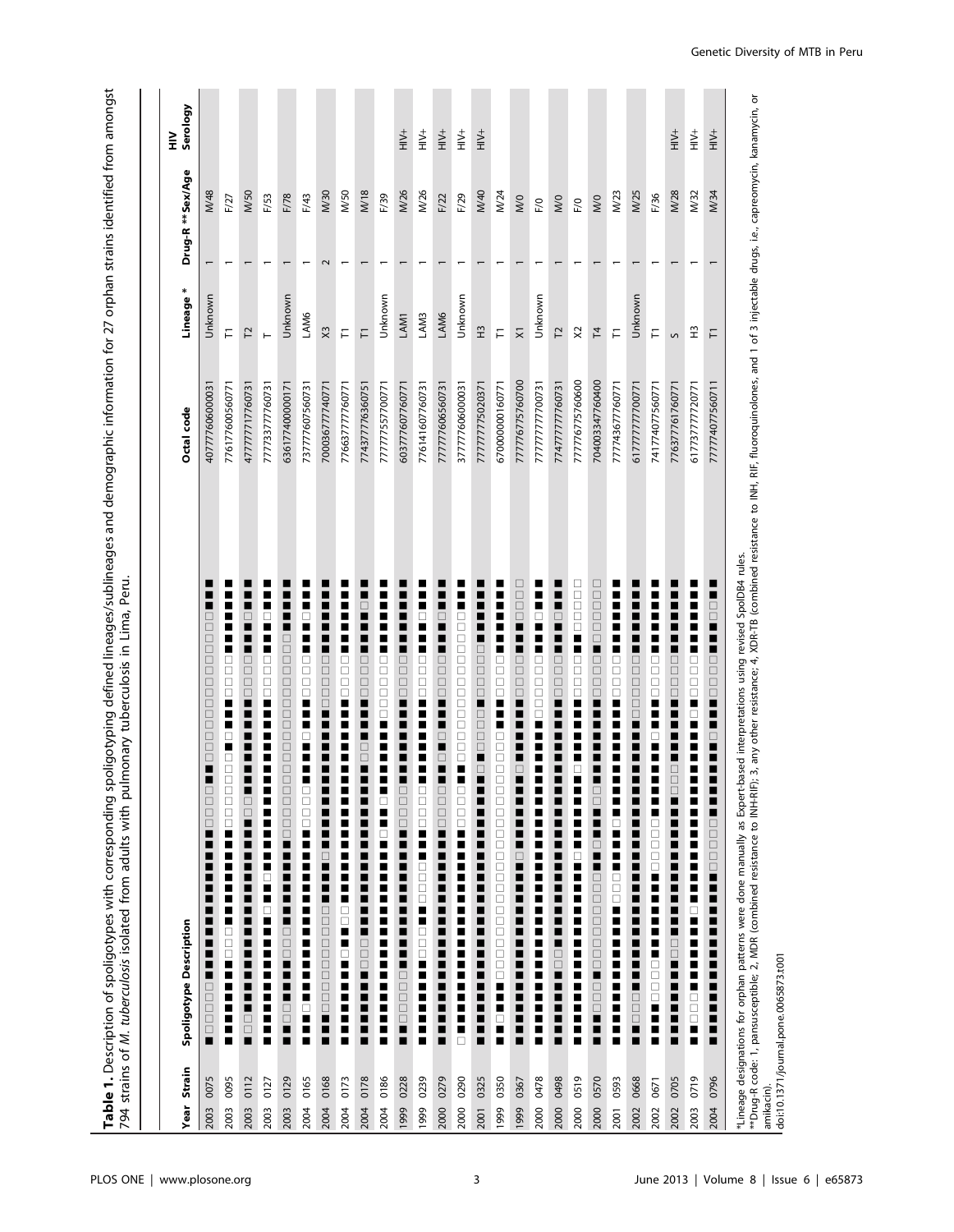**Table 2.** Description of 122 shared-types (SITs; n = 767 isolates) and corresponding spoligotyping defined lineages/sublineages starting from a total of 794 M. tuberculosis strains<br>isolated from adults with pulmonary tube Table 2. Description of 122 shared-types (SITs; n = 767 isolates) and corresponding spoligotyping defined lineages/sublineages starting from a total of 794 M. tuberculosis strains isolated from adults with pulmonary tuberculosis in Lima, Peru.

| $\ast$<br>$\frac{1}{2}$                 | Spoligotype Description                                                                                                                                                                                                                                                                                                                                                                                                                                                                                             | Octal Number    | Number<br>$(96)$ in<br>study | database<br>study vs.<br>% in | Lineage**                | unique patterns***<br>Clustered vs. |
|-----------------------------------------|---------------------------------------------------------------------------------------------------------------------------------------------------------------------------------------------------------------------------------------------------------------------------------------------------------------------------------------------------------------------------------------------------------------------------------------------------------------------------------------------------------------------|-----------------|------------------------------|-------------------------------|--------------------------|-------------------------------------|
|                                         | ■<br>∎<br>ш<br>■<br>■<br>ш<br>■<br>⊔<br>$\Box$<br>$\Box$<br>$\Box$<br>$\begin{array}{c} \square \\ \square \end{array}$<br>□<br>$\Box$<br>$\Box$<br>$\Box$<br>$\Box$<br>$\Box$<br>$\Box$<br>$\Box$<br>$\Box$<br>$\Box$<br>$\Box$<br>$\Box$<br>$\Box$<br>$\Box$<br>$\Box$<br>$\Box$<br>$\Box$<br>$\Box$<br>$\Box$<br>$\Box$<br>$\Box$<br>$\Box$<br>$\Box$<br>$\Box$<br>$\Box$<br>$\Box$<br>$\Box$<br>$\Box$                                                                                                          | 00000000000377  | 44 (5.54)                    | 0.46                          | Beijing                  | Clustered                           |
| 4                                       | ■<br>E<br>П<br>Ξ<br>∎<br>$\begin{array}{c} \square \\ \square \end{array}$<br>$\Box$<br>E<br>H<br>■<br>$\blacksquare$<br>Π<br>П<br>$\Box$<br>$\Box$<br>i<br>Dood<br>Doo<br>$\Box$<br>$\mathop\square$<br>$\Box$<br>$\Box$<br>$\Box$<br>$\Box$<br>$\Box$<br>$\Box$<br>$\Box$<br>$\Box$<br>$\Box$<br>$\Box$<br>$\Box$<br>$\Box$                                                                                                                                                                                       | 000000007760771 | 2(0.25)                      | 0.6                           | Unknown                  | Clustered                           |
| $\equiv$                                | ■<br>■<br>$\Box$<br>$\Box$<br>$\Box$<br>H<br>$\Box$<br>π<br>$\Box$<br>0<br>0<br>0<br>0<br>▖<br>■<br>Г<br>■<br>H<br>П<br>П<br>Ξ<br>П<br>Ξ<br>Ξ<br>п<br>П<br>Ξ<br>Ξ<br>Ξ<br>Ξ<br>п<br>П<br>$\overline{\phantom{a}}$<br>П<br>Ξ<br>п<br>$\Box$<br>$\Box$<br>п                                                                                                                                                                                                                                                           | 477777777413071 | 1(0.13)                      | 0.18                          | EAI3-IND                 | Unique                              |
| $\overline{6}$                          | ■<br>Z<br>■<br>■<br>■<br>$\overline{\phantom{a}}$<br>□<br>■<br><b>DODDDDDDD</b><br>∎<br>z<br>П<br>H<br><b>POD</b><br>Ē<br>H<br>H<br>П<br>Ē<br>H<br>H<br>π<br>Ξ<br>п<br>$\Box$<br>H                                                                                                                                                                                                                                                                                                                                  | 677777477413771 | 1(0.13)                      | 0.12                          | EAI2-Manilla             | Unique                              |
| $\Omega$                                | ■<br>z<br>z<br>■<br>■<br>∎<br>$\Box$<br>$\Box$<br>$\Box$<br>$\Box$<br>$\frac{1}{2}$<br>∎<br>E<br>Ξ<br>$\begin{array}{c} \square \\ \square \end{array}$<br>$\Box$<br>$\Box$<br>Ξ<br>H<br>Ξ<br>H<br>$\overline{\phantom{a}}$<br>Ξ<br>■<br>H<br>$\overline{\phantom{a}}$<br>■<br>Ξ<br>П<br>$\Box$<br>Η                                                                                                                                                                                                                | 677777607760771 | 4(0.5)                       | 0.51                          | LAM1                     | Clustered                           |
| 33                                      | I<br>■<br>Ξ<br>Ξ<br>π<br><b>DODDDDDDDD</b><br>$\frac{1}{2}$<br>■<br>E<br><b>Production</b><br>E<br>H<br>H<br>Ξ<br>Ξ<br>Е<br>E<br>E                                                                                                                                                                                                                                                                                                                                                                                  | 776177607760771 | 66 (8.31)                    | 6.05                          | LAM3                     | Clustered                           |
| 36                                      | $\overline{\phantom{a}}$<br>■<br>■<br>■<br>■<br>$\Box$<br>$\Box$<br>$\Box$<br>$\Box$<br>İ<br>■<br>E<br>■<br>$\overline{\phantom{a}}$<br>Ξ<br>Ξ<br>■<br>$\overline{\phantom{a}}$<br>■<br>H<br>■<br>$\Box$<br>$\overline{\phantom{a}}$<br>H<br>$\overline{\phantom{a}}$<br>■<br>■<br>$\overline{\phantom{a}}$<br>■<br>■                                                                                                                                                                                               | 777737777720771 | 4(0.5)                       | 3.51                          | $\tilde{H}$              | Clustered                           |
| 39                                      | $\overline{\phantom{a}}$<br>mod<br>D<br>i<br>D<br>D<br>D<br>$\begin{bmatrix} 0 & 0 \\ 0 & 0 \\ 0 & 0 \\ 0 & 0 \\ 0 & 0 \\ 0 & 0 \\ 0 & 0 \\ 0 & 0 \\ 0 & 0 \\ 0 & 0 \\ 0 & 0 \\ 0 & 0 \\ 0 & 0 \\ 0 & 0 \\ 0 & 0 \\ 0 & 0 \\ 0 & 0 \\ 0 & 0 \\ 0 & 0 \\ 0 & 0 & 0 \\ 0 & 0 & 0 \\ 0 & 0 & 0 \\ 0 & 0 & 0 & 0 \\ 0 & 0 & 0 & 0 \\ 0 & 0 & 0 & 0 \\ 0 & 0 & 0 & 0 & 0 \\ 0 & 0 & 0 & 0 & 0 \\ 0 & 0 & $<br>$\overline{\phantom{a}}$<br>10<br>00<br>E<br>$\frac{1}{2}$<br>E<br>$\overline{\phantom{a}}$<br>п<br>Ë<br>H | 777777347760471 | 2(0.25)                      | 1.49                          | T4-CEU1                  | Clustered                           |
| 42                                      | $\overline{\phantom{a}}$<br>$\overline{\phantom{a}}$<br>Ξ<br>П<br>$\Box$<br>ō<br>$\Box$<br>$\square$<br><b>:</b><br>:<br>■<br>Ξ<br>∎<br>$\Box$<br>$\begin{array}{c} \square \\ \square \end{array}$<br>Ξ<br>∎<br>■<br>■<br>∎<br>Ξ<br>Ξ<br>π<br>$\mathbf{r}$<br>Ξ<br>$\overline{\phantom{a}}$<br>П<br>Ξ<br>Ξ<br>∎<br>п<br>■                                                                                                                                                                                          | 777777607760771 | 59 (7.43)                    | 1.92                          | LAM9                     | Clustered                           |
| $\frac{1}{2}$                           | 10000000000000000<br>□<br>п<br>п<br>П<br>П<br>H<br>П<br>П<br>Ξ<br>п<br>İ<br>П<br>H<br>İ<br>$\blacksquare$<br>п<br>■                                                                                                                                                                                                                                                                                                                                                                                                 | 777777770000000 | 1(0.13)                      | 0.54                          | Unknown                  | Unique                              |
| $\ddot{t}$                              | $\overline{\phantom{a}}$<br>∎<br>■<br>■<br>$\begin{array}{c} \blacksquare \\ \square \\ \square \end{array}$<br>$\bar{a}$<br><b>PDDD</b><br>□<br>$\Box$<br>$\Box$<br>■<br>$\ddot{\phantom{a}}$<br>Ξ<br>■<br>■<br>■<br>■<br>■<br>■<br>■<br>■<br>$\mathbf{I}$<br>∎<br>■<br>Ξ<br>Ξ<br>$\overline{\phantom{a}}$<br>∎<br>п<br>■                                                                                                                                                                                          | 77777774020771  | 31 (3.9)                     | 2.24                          | $\overline{z}$           | Clustered                           |
| \$                                      | I<br>$\Box$<br>П<br><b>Property</b><br>■<br>E<br>■<br>İ<br>$\blacksquare$<br>Ξ<br>π<br>i<br>П<br>П<br>i<br>E<br>i<br>π<br>■                                                                                                                                                                                                                                                                                                                                                                                         | 777777777720731 | 7(0.88)                      | 4.43                          | $\widetilde{\pm}$        | Clustered                           |
|                                         | п<br>∎<br>Е<br>■<br>0000000<br>$\overline{\phantom{a}}$<br>π<br>Ξ<br>π<br>∎<br>■<br>Е<br>■<br>Ξ<br>■<br>∎<br>Е<br>■<br>π<br>$\overline{\phantom{a}}$<br>∎<br>Е<br>π<br>■<br>π<br>∎<br>E<br>∎<br>■                                                                                                                                                                                                                                                                                                                   | 77777777720771  | 130 (16.37)                  | 4.17                          | $\tilde{H}$              | Clustered                           |
| $\begin{array}{c} 50 \\ 51 \end{array}$ | 8888<br>888<br>■<br>■<br>$\begin{array}{c} \square \\ \square \end{array}$<br><b>FOR</b><br>Е<br>П<br>i<br>П<br>Е<br>Е<br>Г<br>Е<br>П<br>П<br>П<br>I<br>Е<br>П<br>П<br>Е<br>H<br>Е<br>Е<br>П                                                                                                                                                                                                                                                                                                                        | 77777777760700  | 1(0.13)                      | 0.38                          | Ε                        | Unique                              |
|                                         | $\Box$<br>$\bar{\Box}$<br>$\square$<br>E<br>■                                                                                                                                                                                                                                                                                                                                                                                                                                                                       | 777777777760771 | 98 (12.34)                   | 1.74                          | Ε                        | Clustered                           |
| 53                                      | ■<br>I<br>$\begin{array}{c} \square \\ \square \end{array}$<br>∎<br>ш<br>■<br>Ξ<br>■<br>π<br>п<br>Е<br>■<br>Г<br>П<br>■<br>π<br>H<br>п<br>■                                                                                                                                                                                                                                                                                                                                                                         | 77777777763771  | 1(0.13)                      | 0.46                          | MANU2                    | Unique                              |
| 58                                      | $\Box$<br>ō<br>$\begin{array}{c} \square \\ \square \end{array}$<br>$\Box$<br>$\Box$                                                                                                                                                                                                                                                                                                                                                                                                                                | 777777557760771 | 8(1.01)                      | 4.94                          | T5-Madrid2               | Clustered                           |
| 8 <sup>o</sup>                          | □<br><b>DODDDD</b><br>Ξ<br>■<br>Г<br><b>DODDD</b><br>Ξ<br>■<br>Е<br>$\blacksquare$<br>H<br>Е<br>■<br>$\blacksquare$<br>i                                                                                                                                                                                                                                                                                                                                                                                            | 77777607760731  | 2(0.25)                      | 0.51                          | LAM4                     | Clustered                           |
| 62                                      | □<br>0000<br>000<br>$\Box$<br>$\Box$<br>▁<br>п<br>■<br>■                                                                                                                                                                                                                                                                                                                                                                                                                                                            | 777777774020731 | 1(0.13)                      | 0.2                           | $\overline{z}$           | Unique                              |
| $\mathcal{R}$                           | ■<br>■<br>$\Box$<br>$\Box$<br>$\begin{array}{c} \square \\ \square \end{array}$<br>$\blacksquare$<br>П<br>ш<br>ш<br>0000<br>$\overline{\phantom{a}}$<br>■<br>Ξ<br>E<br>■<br>■<br>İ<br>İ<br>Ξ                                                                                                                                                                                                                                                                                                                        | 777777607560771 | 6 (0.76)                     | 1.75                          | LAM6                     | Clustered                           |
| 73                                      | □<br>$\Box$<br>$\Box$<br>$\begin{array}{c} \square \\ \square \end{array}$<br>Ξ<br>■<br>■<br>□<br>Ò                                                                                                                                                                                                                                                                                                                                                                                                                 | 777737777760731 | 2(0.25)                      | 0.84                          |                          | Clustered                           |
| 78                                      | □<br>□<br>□<br>$\Box$<br>$\begin{array}{c} \square \\ \square \end{array}$<br>Ξ<br>■<br>۷<br>Ē<br>∎<br>E<br>۳<br>■<br>i<br>■<br>i<br>■                                                                                                                                                                                                                                                                                                                                                                              | 777777777760711 | 1(0.13)                      | 1.61                          |                          | Unique                              |
| 86                                      | $\Box$<br>$\square$<br>$\begin{array}{c} \square \\ \square \end{array}$<br>■<br>■<br>□<br>∎<br>▊<br>■<br>■<br>∎<br>▊<br>■<br>∎<br>■                                                                                                                                                                                                                                                                                                                                                                                | 777777737760771 | 1(0.13)                      | 1.19                          | Ε                        | Unique                              |
| $\overline{\sigma}$                     | $\Box$<br>ō<br>$\begin{array}{c} \square \\ \square \end{array}$<br>■<br>∎<br>I<br>Ē<br>Z<br>$\Box$<br> <br> -<br> -<br>$\Box$<br><b>UUU</b><br>$\frac{1}{1}$<br>$\Box$<br>Ē<br>$\ddot{\phantom{a}}$                                                                                                                                                                                                                                                                                                                | 700036777760771 | 22 (2.77)                    | 8.76                          | $\approx$                | Clustered                           |
| 92                                      | $\Box$<br>$\Box$<br>$\begin{array}{c} \square \\ \square \end{array}$<br>E<br>■<br>$\overline{\phantom{a}}$<br>■<br>E<br>■<br>$\Box$<br>-<br>-<br>-<br>$\Box$<br>$\Box$<br>$\begin{array}{c} \square \\ \square \end{array}$<br>$\begin{array}{c} \square \\ \square \end{array}$<br>$\Box$<br>$\begin{array}{c} \square \\ \square \end{array}$<br>■<br>Ξ<br>■                                                                                                                                                     | 700076777760771 | 5(0.63)                      | 1.18                          | X3                       | Clustered                           |
| 93                                      | Z<br>▊<br>□<br>$\Box$<br>$\begin{array}{c} \square \\ \square \end{array}$<br>■<br>▊<br>$\overline{\phantom{a}}$<br>▊<br>$\Box$<br>$\Box$<br>- - - - -<br>-<br>π<br>E<br>Ë<br>$\overline{\phantom{a}}$                                                                                                                                                                                                                                                                                                              | 777737607760771 | 12(1.51)                     | 3.55                          | LAM5                     | Clustered                           |
| 95                                      | ■<br>■<br>$\Box$<br>$\Box$<br>$\Box$<br>$\Box$<br>π<br>■<br>∎<br>$\Box$<br>■<br>□<br>$\bar{\Box}$<br>$\Box$<br>$\square$<br>$\overline{\phantom{a}}$<br>Ξ<br>$\overline{\phantom{a}}$<br>$\frac{1}{2}$<br>П<br>П<br>$\overline{\phantom{a}}$<br>П<br>$\overline{\phantom{a}}$                                                                                                                                                                                                                                       | 777777607560731 | 2(0.25)                      | 4.55                          | LAM6                     | Clustered                           |
| ஜ                                       | ■<br>π<br>∎<br>□<br>$\Box$<br>$\begin{array}{c} \square \\ \square \end{array}$<br>П<br>□<br>$\overline{\phantom{a}}$<br>∎<br>Е<br>■<br>H<br>п<br>$\overline{\phantom{a}}$<br>Ë<br>Ξ<br>::<br>Ë<br>$\Box$<br>п<br>E<br>$\overline{\phantom{a}}$                                                                                                                                                                                                                                                                     | 757777777720771 | 2(0.25)                      | 2.94                          | $\widetilde{\mathbb{E}}$ | Clustered                           |
| 106                                     | n<br>Ξ<br>$\Box$<br>$\begin{array}{c} \square \\ \square \end{array}$<br>$\Box$<br>000<br>$\Box$<br>Ō<br>⊔<br>$\Box$<br>$\Box$<br>$\Box$<br>$\Box$<br>ō<br><b>UUU</b><br>■<br>∎<br>■<br>=<br>=<br>=<br>■<br>$\Box$<br>$\Box$<br>H<br>■<br>■<br>Ξ<br>∎<br>$\overline{\phantom{a}}$                                                                                                                                                                                                                                   | 776177400000171 | 2(0.25)                      | 1.55                          | Unknown                  | Clustered                           |
| 119                                     | $\overline{\phantom{a}}$<br>i<br>П<br>$\Box$<br>$\Box$<br>$\Box$<br>i<br>■<br>■<br>Ξ<br>П<br>H<br>i<br>I<br>I<br>I<br>П<br>i<br>Ξ<br>■<br>п<br>Ξ<br>H<br>Ξ<br>Õ,<br>ш<br>П<br>H                                                                                                                                                                                                                                                                                                                                     | 777776777760771 | 4 (0.5)                      | 0.37                          | $\overline{\mathsf{x}}$  | Clustered                           |
| 130                                     | ■<br>E<br>$\Box$<br>$\overline{\phantom{a}}$<br>$\overline{a}$<br>$\Box$<br>$\begin{array}{c} \square \\ \square \end{array}$<br>i<br>■<br>■<br>ī<br>1000<br><b>_______</b><br>=<br>=<br>=<br>$\Box$<br>$\begin{array}{c} \square \\ \square \end{array}$<br>$\mathbf{r}$<br>■<br>$\overline{\phantom{a}}$<br>$\overline{\phantom{a}}$                                                                                                                                                                              | 776177607760731 | 7 (0.88)                     | 6.67                          | LAM3                     | Clustered                           |
| 132                                     | 000000<br>$\Box$<br>00000<br>□<br>$\Box$<br>π<br>П<br>$\bar{a}$<br>$\Box$<br>$\Box$<br>Е<br>п<br>П<br>П<br>п<br>÷<br>H<br>П<br>П<br>п<br>П<br>H<br>π<br>π<br>п<br>■<br>П<br>■                                                                                                                                                                                                                                                                                                                                       | 777777606000031 | (0.13)                       | 6.25                          | Unknown                  | Unique                              |
| 177                                     | ---------------<br>■<br>-------------<br>------<br>-----<br>------<br>------<br>E                                                                                                                                                                                                                                                                                                                                                                                                                                   | 377777607760771 | 1(0.13)                      | 1.08                          | LAM9                     | Unique                              |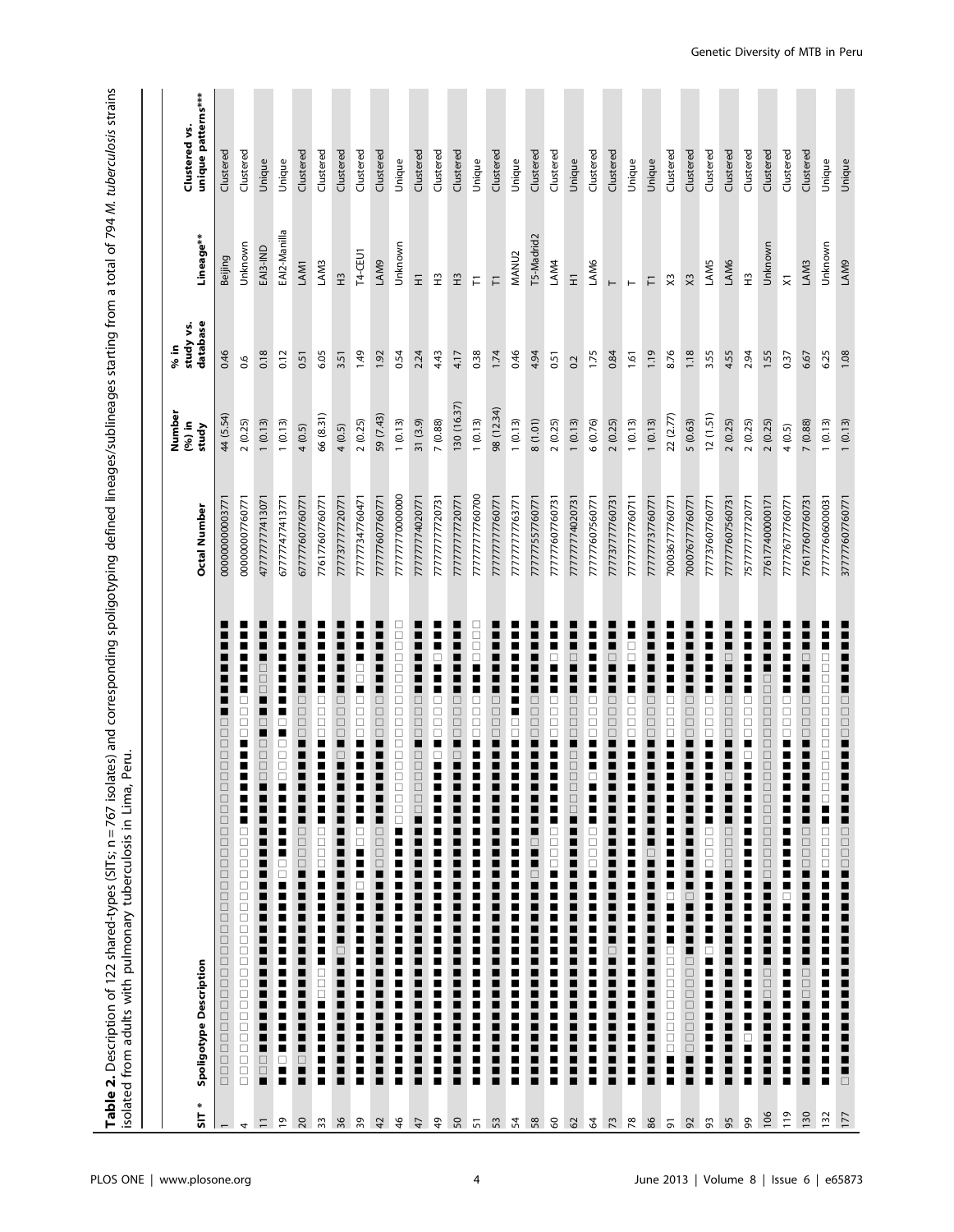|                              | Table 2. Cont.                                                                                                                                                                                                                                                                                                                                        |                     |                                    |                               |                          |                                     |
|------------------------------|-------------------------------------------------------------------------------------------------------------------------------------------------------------------------------------------------------------------------------------------------------------------------------------------------------------------------------------------------------|---------------------|------------------------------------|-------------------------------|--------------------------|-------------------------------------|
| $\overline{\phantom{a}}$ 115 | Spoligotype Description                                                                                                                                                                                                                                                                                                                               | <b>Octal Number</b> | Number<br>$(96)$ in<br>study       | database<br>study vs.<br>% in | Lineage**                | unique patterns***<br>Clustered vs. |
| 183                          | П<br>■<br>■<br>$\Box$<br>$\Box$<br>$\Box$<br>$\Box$<br>$\overline{\phantom{a}}$<br>$\ddot{\phantom{a}}$<br>п<br>Ξ<br>■<br>п<br>П<br>■<br>■<br>□<br>п<br>П<br>п<br>п<br>■<br>Ξ<br>Ξ<br>i<br>Ξ<br>∎<br>■<br>π<br>■<br>$\blacksquare$                                                                                                                    | 77777377720771      | 3(0.38)                            | 5.77                          | $\frac{1}{2}$            | Clustered                           |
| 190                          | $\Box$<br>00000<br>⊔<br>0000000000000000000000<br>00000<br>$\Box$                                                                                                                                                                                                                                                                                     | 000000000003731     | (0.13)                             | 0.56                          | Beijing                  | Unique                              |
| 211                          | п<br>п<br>■<br>------------<br>İ<br>П<br>$\blacksquare$                                                                                                                                                                                                                                                                                               | 776137607760771     | (0.13)<br>$\overline{a}$           | 1.23                          | LAM3                     | Unique                              |
| 215                          | ■<br>■<br>■<br>$\Box$<br>$\begin{array}{c} \square \\ \square \\ \square \end{array}$<br>$\frac{1}{2}$<br>■<br>=<br>=<br>=<br>П<br>$\blacksquare$<br>$\mathbf{r}$<br>■                                                                                                                                                                                | 777703777360771     | 1(0.13)                            | 14.29                         | $\vdash$                 | Unique                              |
| 216                          | ┋<br>$\overline{\phantom{a}}$<br><b>THEFT REPORT</b><br>E<br>$\blacksquare$                                                                                                                                                                                                                                                                           | 777717607760771     | 3(0.38)                            | $\overline{1}$                | LAM5                     | Clustered                           |
| 219                          | ■<br>$\Box$<br>$\begin{array}{c} \square \\ \square \end{array}$<br>$\Box$<br>i<br>=<br>=<br>=                                                                                                                                                                                                                                                        | 777740777760771     | 5(0.63)                            | 13.16                         | $\overline{r}$           | Clustered                           |
| 222                          | π<br>п<br>П<br>$\Box$<br>$\begin{array}{c} \square \\ \square \end{array}$<br>$\Box$<br>H<br>Ξ<br>□                                                                                                                                                                                                                                                   | 77774077560771      | 24 (3.02)                          | 46.15                         | Unknown                  | Clustered                           |
| 237                          | 00000000000000<br>H<br>-------<br>------                                                                                                                                                                                                                                                                                                              | 77777777700000      | 4 (0.5)                            | 3.88                          | Unknown                  | Clustered                           |
| 239                          | $\overline{a}$<br>$\Box$<br>0<br>0<br>0<br>$\begin{array}{c} \square \\ \square \end{array}$<br>$\Box$<br>E<br>H                                                                                                                                                                                                                                      | 777777777760031     | 2(0.25)                            | 3.77                          | 51                       | Clustered                           |
| 283                          | $\Box$<br>$\Box$<br>$\Box$<br>$\overline{\phantom{a}}$<br>$\begin{array}{c} \square \\ \square \end{array}$<br>000000<br>E                                                                                                                                                                                                                            | 777777704020771     | 1(0.13)                            | 1.75                          | Ξ                        | Unique                              |
| 373                          | $\Box$<br>$\begin{array}{c} \square \\ \square \end{array}$<br>$\Box$<br>i<br>H<br>i<br>$\overline{\phantom{a}}$<br>i                                                                                                                                                                                                                                 | 77777767760771      | (0.25)<br>$\sim$                   | 3.33                          | F                        | Clustered                           |
| 384                          | $\Box$<br>$\Box$<br>$\Box$<br>$\overline{\phantom{a}}$<br>$\begin{array}{c} \square \\ \square \end{array}$<br>$\Box$<br>$\Box$<br>П<br>Ξ<br>$\Box$<br>$\overline{\phantom{a}}$<br>ш<br>Ξ<br>П<br>■<br>ш<br>Ξ<br>▁<br>ш<br>Е<br>Ξ                                                                                                                     | 777777674020771     | 1(0.13)                            | 11.11                         | $\Xi$                    | Unique                              |
| 390                          | П<br>■<br>----------<br>--------<br>i                                                                                                                                                                                                                                                                                                                 | 77777777620771      | 3(0.38)                            | 10.34                         | $\tilde{\mathbf{r}}$     | Clustered                           |
| 396                          | ■<br>۳<br>■<br>$\begin{array}{c} \square \\ \square \end{array}$<br>io po<br><b>House</b>                                                                                                                                                                                                                                                             | 77777760756037      | 2(0.25)                            | 11.76                         | LAM6                     | Clustered                           |
| 418                          | $\overline{\phantom{a}}$<br><b>THE PERSON</b><br>H<br>■                                                                                                                                                                                                                                                                                               | 617777777720771     | 9(1.13)                            | 64.29                         | $\widetilde{\mathbb{E}}$ | Clustered                           |
| 430                          | $\Box$<br>$\Box$<br>п<br>$\Box$<br>$\begin{array}{c} \square \\ \square \end{array}$<br>$\square$<br>i<br>■ 00000000000 ■ 0 ■ 0 ■ 00100<br><b>DOWNER</b>                                                                                                                                                                                              | 704003347760471     | 4(0.5)                             | 21.05                         | T4-CEU1                  | Clustered                           |
| 450                          | 0000000000000000<br>$\blacksquare$                                                                                                                                                                                                                                                                                                                    | 777776770000000     | 14 (1.76)                          | 15.05                         | Unknown                  | Clustered                           |
| 469                          | $\overline{\phantom{a}}$<br>■<br>П<br>$\Box$<br>—<br>—<br>—<br>—<br>i                                                                                                                                                                                                                                                                                 | 07777607760771      | 1(0.13)                            | 3.57                          | LAM1                     | Unique                              |
| 489                          | 88888<br>∎                                                                                                                                                                                                                                                                                                                                            | 767776777760601     | (0.13)<br>$\overline{\phantom{0}}$ | 9.09                          | $\approx$                | Unique                              |
| 512                          | ∎<br>▊<br>$\Box$<br>$\Box$<br>$\square$<br>$\overline{\phantom{a}}$<br>$\overline{\phantom{a}}$<br>1000<br>■<br>$\overline{\phantom{a}}$<br>∎<br>i<br>■                                                                                                                                                                                               | 77777707720771      | (0.5)<br>4                         | 13.79                         | $\frac{13}{1}$           | Clustered                           |
| 534                          | $\Box$<br>$\Box$<br>□<br>$\Box$<br>$\Box$<br>$\Box$<br>$\begin{array}{c} \square \\ \square \end{array}$<br>0<br>0<br>0<br>0<br>$\begin{array}{c} \square \\ \square \end{array}$<br><b>-</b><br>0000<br>i<br>i<br>E                                                                                                                                  | 77777607400000      | (0.13)                             | 8.33                          | LAM                      | Unique                              |
| 546                          | 0000<br>п<br>Ξ<br>П<br>$\Box$<br>Ξ<br>$\overline{\phantom{a}}$<br>п<br>$\Box$<br>$\blacksquare$                                                                                                                                                                                                                                                       | 700036777560771     | (0.13)<br>$\overline{ }$           | 7.14                          | $\times$                 | Unique                              |
| 559                          | п<br>E<br>Е<br>П<br><b>OURNER</b>                                                                                                                                                                                                                                                                                                                     | 776377770760771     | 1(0.13)                            | 16.67                         | S                        | Unique                              |
| 620                          | E<br>$\overline{a}$<br>■<br>■<br>$\Box$<br>$\begin{array}{c} \square \\ \square \end{array}$<br>$\Box$<br>0000<br>$\Box$<br>$\Box$<br><b>DO</b><br><b>DO</b>                                                                                                                                                                                          | 777777744020771     | 2(0.25)                            | 14.29                         | Ξ                        | Clustered                           |
| 644                          | U 0 0 0 0 0<br>∎<br>■<br>∎<br>H<br>$\begin{array}{c} \square \\ \square \square \square \end{array}$<br>■<br>i<br>I<br>I<br>I<br>00000000000000000000000                                                                                                                                                                                              | 200003377207600     | (0.13)<br>$\overline{\phantom{0}}$ | 3.45                          | BOV_4-CAPRAE             | Unique                              |
| 740                          | $\Box$<br>$\Box$<br>$\Box$<br>$\overline{\phantom{a}}$<br>Ξ<br>■<br>Е<br>$\overline{a}$<br>i<br>■<br>π                                                                                                                                                                                                                                                | 77777747720771      | (0.13)<br>$\overline{\phantom{0}}$ | 7.69                          | $\widetilde{\pm}$        | Unique                              |
| 748                          | $\Box$<br>П<br>$\Box$<br>$\begin{array}{c} \square \\ \square \end{array}$<br>$\Box$<br>$\overline{\phantom{a}}$<br>П<br>п                                                                                                                                                                                                                            | 77777777720760      | (0.13)<br>$\overline{\phantom{0}}$ | 20                            | £                        | Unique                              |
| 777                          | π<br>■<br>$\Box$<br>$\begin{array}{c} \square \\ \square \end{array}$<br>$\Box$<br>$\begin{array}{c} \blacksquare \\ \square \end{array}$<br>$\begin{array}{c} \square \\ \square \end{array}$                                                                                                                                                        | 77777777420771      | 1(0.13)                            | 2.08                          | $\tilde{H}$              | Unique                              |
| 784                          | E<br>$\Box$<br>E<br>$\Box$<br>$\begin{array}{c} \square \\ \square \end{array}$<br>$\Box$<br>i                                                                                                                                                                                                                                                        | 776377777760731     | (0.13)<br>$\overline{\phantom{0}}$ | 1.82                          | S                        | Unique                              |
| 786                          | $\Box$<br>$\Box$<br>$\Box$<br>$\Box$<br>$\Box$<br>$\square$<br>$\Box$<br>$\begin{array}{c} \square \\ \square \end{array}$<br>$\Box$<br>$\begin{array}{c} \square \\ \square \end{array}$<br>$\begin{array}{c} \square \\ \square \end{array}$<br><b>OOOOOO</b><br>İ<br>■<br>----<br>----<br>■<br>$\overline{\phantom{a}}$<br>■<br>$\frac{1}{2}$<br>■ | 77777760000000      | 3(0.38)                            | 23.08                         | Unknown                  | Clustered                           |
| 826                          | ■<br>$\Box$<br>$\begin{array}{c} \square \\ \square \end{array}$<br>E<br>П<br>п<br>∎<br>I<br>E<br>π<br>i<br>E<br>Ξ<br>■<br>$\frac{1}{2}$                                                                                                                                                                                                              | 677737207760771     | (0.5)<br>4                         | 44.44                         | LAM2                     | Clustered                           |
| 849                          | $\Box$<br>$\begin{array}{c} \square \\ \square \end{array}$<br>$\Box$<br>П<br>$\Box$<br>■<br>■<br>$\overline{\phantom{a}}$<br>П<br>π<br>П<br>π<br>■<br>П<br>П<br>П<br>Ξ<br>■<br>$\begin{array}{c} \blacksquare \\ \square \\ \square \end{array}$                                                                                                     | 637777777720771     | 2(0.25)                            | 20                            | $\tilde{H}$              | Clustered                           |
| 867                          | □<br>■<br>■<br><b>----------</b><br>i                                                                                                                                                                                                                                                                                                                 | 777737607560731     | 1(0.13)                            | 7.69                          | LAM                      | Unique                              |
| 893                          | $\overline{a}$<br><b>-----------</b><br>___________________________________                                                                                                                                                                                                                                                                           | 777777017760771     | 3(0.38)                            | 33.33                         |                          | Clustered                           |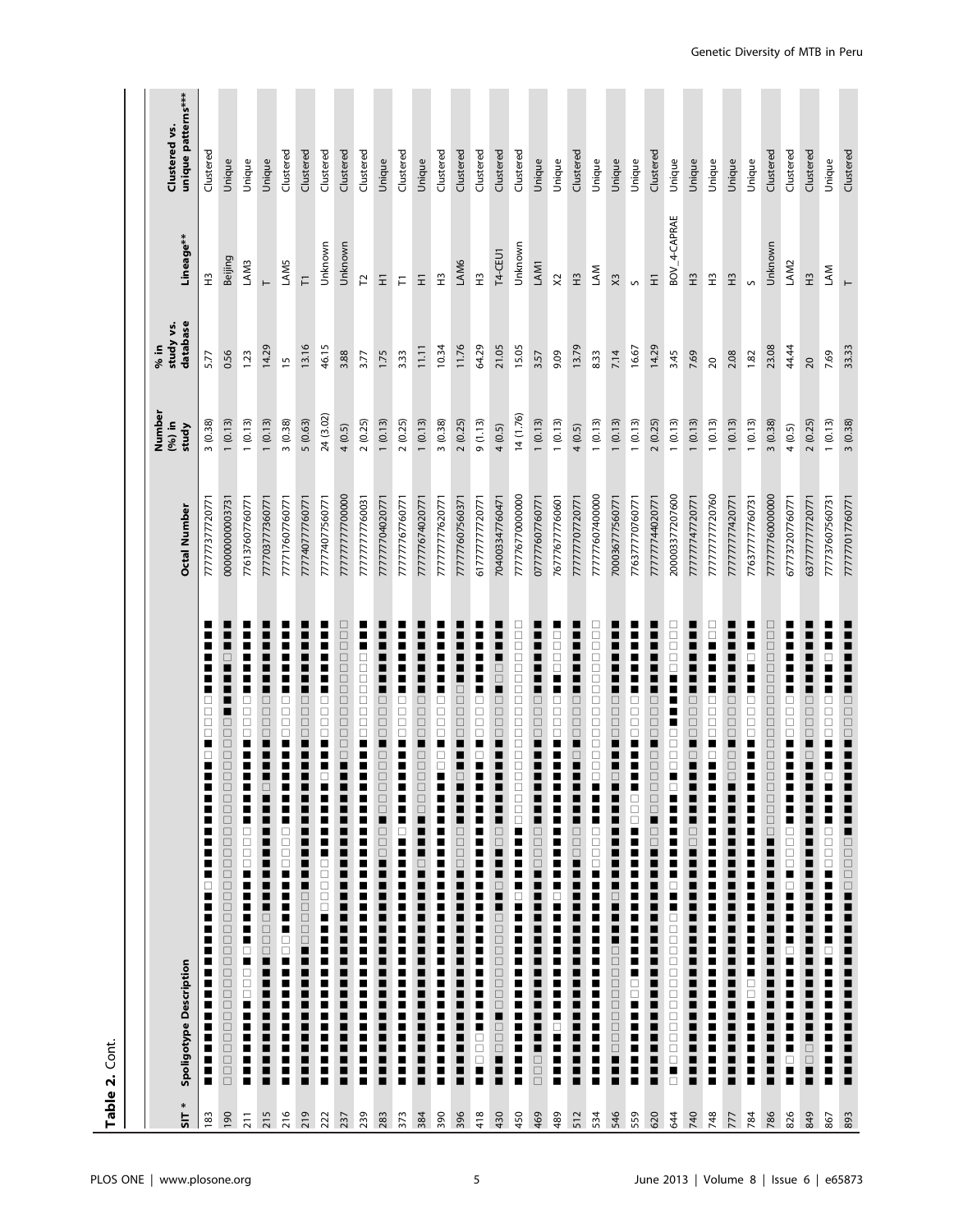|                               | Table 2. Cont.                                                                                                                                                                                                                                                                                                                                                                                                                                                                                                                                                        |                 |                                    |                               |                      |                                     |
|-------------------------------|-----------------------------------------------------------------------------------------------------------------------------------------------------------------------------------------------------------------------------------------------------------------------------------------------------------------------------------------------------------------------------------------------------------------------------------------------------------------------------------------------------------------------------------------------------------------------|-----------------|------------------------------------|-------------------------------|----------------------|-------------------------------------|
| $\overline{\phantom{a}}$ 5112 | Spoligotype Description                                                                                                                                                                                                                                                                                                                                                                                                                                                                                                                                               | Octal Number    | Number<br>$(96)$ in<br>study       | database<br>study vs.<br>% in | Lineage**            | unique patterns***<br>Clustered vs. |
| 914                           | ■<br>■<br>■<br>$\Box$<br>$\Box$<br>$\Box$<br>$\Box$<br>п<br>$\Box$<br>■<br>п<br>■<br>▉<br>■<br>П<br>■<br>■<br>■<br>Е<br>п<br>■<br>■<br>■<br>$\overline{a}$<br>$\Box$<br>П<br>Ξ<br>π<br>$\overline{\phantom{a}}$<br>∎<br>٠<br>П                                                                                                                                                                                                                                                                                                                                        | 776377777720771 | 2(0.25)                            | 5.26                          | Unknown              | Clustered                           |
| 1080                          | □<br>$\Box$<br>П<br>$\Box$<br>$\begin{array}{c} \square \\ \square \end{array}$<br>$\Box$<br>П<br>$\Box$<br>E<br>П<br>Г<br>$\overline{\phantom{a}}$<br>П<br>Г<br>□<br>п                                                                                                                                                                                                                                                                                                                                                                                               | 777776777760701 | 1(0.13)                            | 14.29                         | $\bar{\times}$       | Unique                              |
| 1105                          | <b>DODDDDDDDDDDD</b><br>п<br>■<br>■<br>Е<br>I<br>П<br>=<br>=<br>=<br>П<br>i                                                                                                                                                                                                                                                                                                                                                                                                                                                                                           | 77773777760771  | 8(1.01)                            | 29.63                         | $\overline{\vdash}$  | Clustered                           |
| 1122                          | П<br>$\Box$<br>—<br>—<br>—<br>—<br>$\ddot{}}$<br>■<br>■<br>■<br>$\overline{\phantom{a}}$<br>E<br>-----<br>----<br>---------<br>-------<br>$\Box$<br>=<br>=<br>=                                                                                                                                                                                                                                                                                                                                                                                                       | 767777777760771 | 1(0.13)                            | 2.38                          | F                    | Unique                              |
| 1139                          | ■<br>10000000<br>□<br><b>Property</b><br>i<br>Ē                                                                                                                                                                                                                                                                                                                                                                                                                                                                                                                       | 777777374020771 | 2(0.25)                            | 25                            | $\Xi$                | Clustered                           |
| 1150                          | $\Box$<br>$\Box$<br>$\Box$<br>$\Box$<br>Η<br>E<br>⊔<br>$\Box$<br>Η<br>$\mathbf{r}$<br>H<br>$\Box$<br>i<br>Do D<br>$\begin{array}{c} \square \\ \square \end{array}$<br>$\Box$<br><b>HOME</b>                                                                                                                                                                                                                                                                                                                                                                          | 700036776360771 | 2(0.25)                            | 50                            | $\times$             | Clustered                           |
| 1177                          | $\Box$<br>$\Box$<br>□<br>□<br>$\Box$<br>$\Box$<br>$\begin{array}{c} \square \\ \square \end{array}$<br>$\Box$<br>$\begin{array}{c} \square \\ \square \end{array}$<br>Ξ<br>■<br>П<br>H<br>i                                                                                                                                                                                                                                                                                                                                                                           | 77777767700000  | 1(0.13)                            | 25                            | Unknown              | Unique                              |
| 1214                          | ■<br>▉<br>i<br>Dood<br>$\overline{\phantom{a}}$<br>Ξ<br>■<br>П<br>$\overline{1}$<br><u>,,,,,,,,,,,,,,,</u><br>∎<br>=<br>=<br>=                                                                                                                                                                                                                                                                                                                                                                                                                                        | 777617777760771 | (0.13)<br>$\overline{a}$           | $\sqrt{2}$                    | $\overline{13}$      | Unique                              |
| 1220                          | □<br>Ċ<br>$\Box$<br>$\begin{array}{c} \square \\ \square \end{array}$<br>$\Box$<br>H<br>E<br>▋▋▊▊▊▊▊▊▋▋▋▋▋▋▋▋▋▋▋▊▊▊▊▊▊▊▊▊▋▊▋                                                                                                                                                                                                                                                                                                                                                                                                                                          | 754377607760700 | 1(0.13)                            | 33.33                         | LAM                  | Unique                              |
| 1230                          | $\Box$<br>$\Box$<br>$\Box$<br>$\overline{a}$<br>$\Box$<br>$\Box$<br>$\Box$<br><b>______</b><br>--------<br>------<br>----<br>--                                                                                                                                                                                                                                                                                                                                                                                                                                       | 777757774020771 | 1(0.13)                            | $\overline{c}$                | $\bar{z}$            | Unique                              |
| 1235                          | $\Box$<br>$\begin{array}{c} \square \\ \square \end{array}$<br>$\Box$<br>$\overline{\phantom{a}}$<br>■<br>a,<br>□<br>$\Box$<br>i                                                                                                                                                                                                                                                                                                                                                                                                                                      | 77777744720771  | 1(0.13)                            | 33.33                         | $\tilde{\mathbf{r}}$ | Unique                              |
| 1354                          | $\Box$<br>$\Box$<br>$\Box$<br>■<br>■<br>$\Box$<br>0<br>0<br>0<br>$\overline{\phantom{a}}$<br>▁<br>$\begin{array}{c} \square \\ \square \\ \square \end{array}$<br>H<br>E<br>1<br>1<br>1                                                                                                                                                                                                                                                                                                                                                                               | 576177607760771 | 2(0.25)                            | 33.33                         | LAM3                 | Clustered                           |
| 1355                          | □                                                                                                                                                                                                                                                                                                                                                                                                                                                                                                                                                                     | 777777407560731 | 24 (3.02)                          | 50                            | LAM                  | Clustered                           |
| 1356                          | ■<br>$\begin{array}{c} \square \\ \square \\ \square \end{array}$<br>$\ddot{}}$<br>------<br>-----                                                                                                                                                                                                                                                                                                                                                                                                                                                                    | 776377777760751 | 2(0.25)                            | 11.76                         | $\circ$              | Clustered                           |
| 1476                          | $\Box$<br><b>PERSONAL</b><br>Ē                                                                                                                                                                                                                                                                                                                                                                                                                                                                                                                                        | 736177607700171 | 5(0.63)                            | 41.67                         | $AFRI_2$             | Clustered                           |
| 1525                          | $\Box$<br>000<br>H<br>п<br>■                                                                                                                                                                                                                                                                                                                                                                                                                                                                                                                                          | 376137607760771 | 1(0.13)                            | $\overline{5}$                | LAM3                 | Unique                              |
| 1552                          | $\blacksquare$<br>$\Box$<br>ō<br>$\overline{a}$<br>Ō<br><b>_______</b><br>i                                                                                                                                                                                                                                                                                                                                                                                                                                                                                           | 777777774020631 | (0.13)<br>$\overline{\phantom{0}}$ | 16.67                         | Ξ                    | Unique                              |
| 1563                          | 0000<br>$\overline{\phantom{a}}$<br>H<br>□                                                                                                                                                                                                                                                                                                                                                                                                                                                                                                                            | 777777636760771 | (0.13)<br>$\overline{\phantom{0}}$ | 33.33                         | F                    | Unique                              |
| 1617                          | $\overline{\phantom{a}}$                                                                                                                                                                                                                                                                                                                                                                                                                                                                                                                                              | 700036776760771 | (0.13)                             | 33.33                         | X3                   | Unique                              |
| 1681                          | $\Box$<br>$\begin{array}{c} \square \\ \square \end{array}$<br>$\Box$<br>$\overline{a}$<br>$\Box$<br>$\Box$<br>$\Box$<br>$\Box$<br>■<br>$\mathbf{r}$<br>$\overline{\phantom{a}}$<br>------------<br>---------<br> <br> <br>                                                                                                                                                                                                                                                                                                                                           | 377777774020771 | (0.13)                             | 20                            | $\overline{z}$       | Unique                              |
| 1708                          | □<br>$\begin{array}{c} \square \\ \square \end{array}$<br>▘<br>ш<br>■<br>$\overline{\phantom{a}}$<br>i                                                                                                                                                                                                                                                                                                                                                                                                                                                                | 776777607760771 | (0.13)                             | 33.33                         | LAM9                 | Unique                              |
| 1999                          | 0000<br>П<br>■<br>■<br>0000<br>$\frac{1}{2}$<br><b>THEFFICIAL</b><br>Ξ<br>Ξ<br>H<br>п                                                                                                                                                                                                                                                                                                                                                                                                                                                                                 | 777701607760771 | (0.13)<br>$\overline{ }$           | 16.67                         | LAM5                 | Unique                              |
| 2028                          | ⊔                                                                                                                                                                                                                                                                                                                                                                                                                                                                                                                                                                     | 777777604020771 | 1(0.13)                            | $\overline{20}$               | Unknown              | Unique                              |
| 2054                          | $\Box$<br>Ō<br>O<br>O<br>O<br>$\overline{\phantom{a}}$<br>$\overline{\phantom{a}}$<br>Г<br><b>------</b><br>$\Box$<br>-----<br>----                                                                                                                                                                                                                                                                                                                                                                                                                                   | 677777607760371 | 1(0.13)                            | $\overline{c}$                | LAM                  | Unique                              |
| 2179                          | 0000<br>π<br>E<br>H<br><b>OOOOOOO</b><br>_______________                                                                                                                                                                                                                                                                                                                                                                                                                                                                                                              | 776377760360771 | 1(0.13)                            | $\overline{c}$                | S                    | Unique                              |
| 2230                          | $\Box$<br>0000<br>■<br>■<br>ш<br>П<br>Ξ<br>ц<br>$\begin{tabular}{c} \multicolumn{1}{c}{\textbf{1}}\\ \multicolumn{1}{c}{\textbf{1}}\\ \multicolumn{1}{c}{\textbf{2}}\\ \multicolumn{1}{c}{\textbf{3}}\\ \multicolumn{1}{c}{\textbf{4}}\\ \multicolumn{1}{c}{\textbf{5}}\\ \multicolumn{1}{c}{\textbf{6}}\\ \multicolumn{1}{c}{\textbf{7}}\\ \multicolumn{1}{c}{\textbf{8}}\\ \multicolumn{1}{c}{\textbf{9}}\\ \multicolumn{1}{c}{\textbf{1}}\\ \multicolumn{1}{c}{\textbf{1}}\\ \multicolumn{1}{c}{\textbf{1}}\\ \multicolumn$<br>$\overline{1}$<br>E<br>----<br>---- | 777700077760771 | 1(0.13)                            | 25                            | Unknown              | Unique                              |
| 2274                          | $\Box$<br>$\begin{array}{c} \square \\ \square \end{array}$<br>$\Box$<br>H<br>П<br>□<br>i<br>:<br>:<br>00000                                                                                                                                                                                                                                                                                                                                                                                                                                                          | 037777407560731 | 7(0.88)                            | 63.64                         | LAM                  | Clustered                           |
| 2381                          | ■<br>$\Box$<br>$\Box$<br>$\Box$<br>$\overline{a}$<br>$\blacksquare$                                                                                                                                                                                                                                                                                                                                                                                                                                                                                                   | 777677777720771 | 1(0.13)                            | 12.5                          | $\tilde{H}$          | Unique                              |
| 2383                          | ■<br>$\Box$<br>$\begin{array}{c} \square \\ \square \end{array}$<br>$\Box$<br>H<br>H                                                                                                                                                                                                                                                                                                                                                                                                                                                                                  | 757737607760771 | (0.13)                             | $\approx$                     | LAM5                 | Unique                              |
| 2626                          | $\Box$<br>$\Box$<br>$\Box$<br>$\begin{array}{c} \square \\ \square \end{array}$<br>$\Box$<br>$\begin{array}{c} \square \\ \square \end{array}$<br>0000<br>$\overline{\phantom{a}}$<br>$\ddot{\phantom{a}}$<br>■<br><b>OOOOO</b><br>--<br>--<br>-                                                                                                                                                                                                                                                                                                                      | 776177607700171 | (0.13)                             | 25                            | LAM3                 | Unique                              |
| 2744                          | 00000000<br>П<br>■<br>П<br>I<br>■<br>I<br>i<br>П<br>Е<br>i<br>Г<br>Ľ<br>i                                                                                                                                                                                                                                                                                                                                                                                                                                                                                             | 77777777700071  | (0.13)                             | 33.33                         | Unknown              | Unique                              |
| 2885                          | $\Box$<br>$\Box$<br>$\Box$<br>Ξ<br>$\Box$<br>$\overline{a}$<br>П<br>$\overline{\phantom{a}}$<br>П<br>Ξ<br>П                                                                                                                                                                                                                                                                                                                                                                                                                                                           | 777777477720771 | (0.13)<br>$\overline{\phantom{0}}$ | 9.09                          | $\tilde{H}$          | Unique                              |
| 2916                          | ■<br>■<br>■                                                                                                                                                                                                                                                                                                                                                                                                                                                                                                                                                           | 776377777360771 | 1(0.13)                            | 25                            | S                    | Unique                              |
| 2961*                         |                                                                                                                                                                                                                                                                                                                                                                                                                                                                                                                                                                       | 400000071760571 | 2(0.25)                            | 100.0                         | Unknown              | Clustered                           |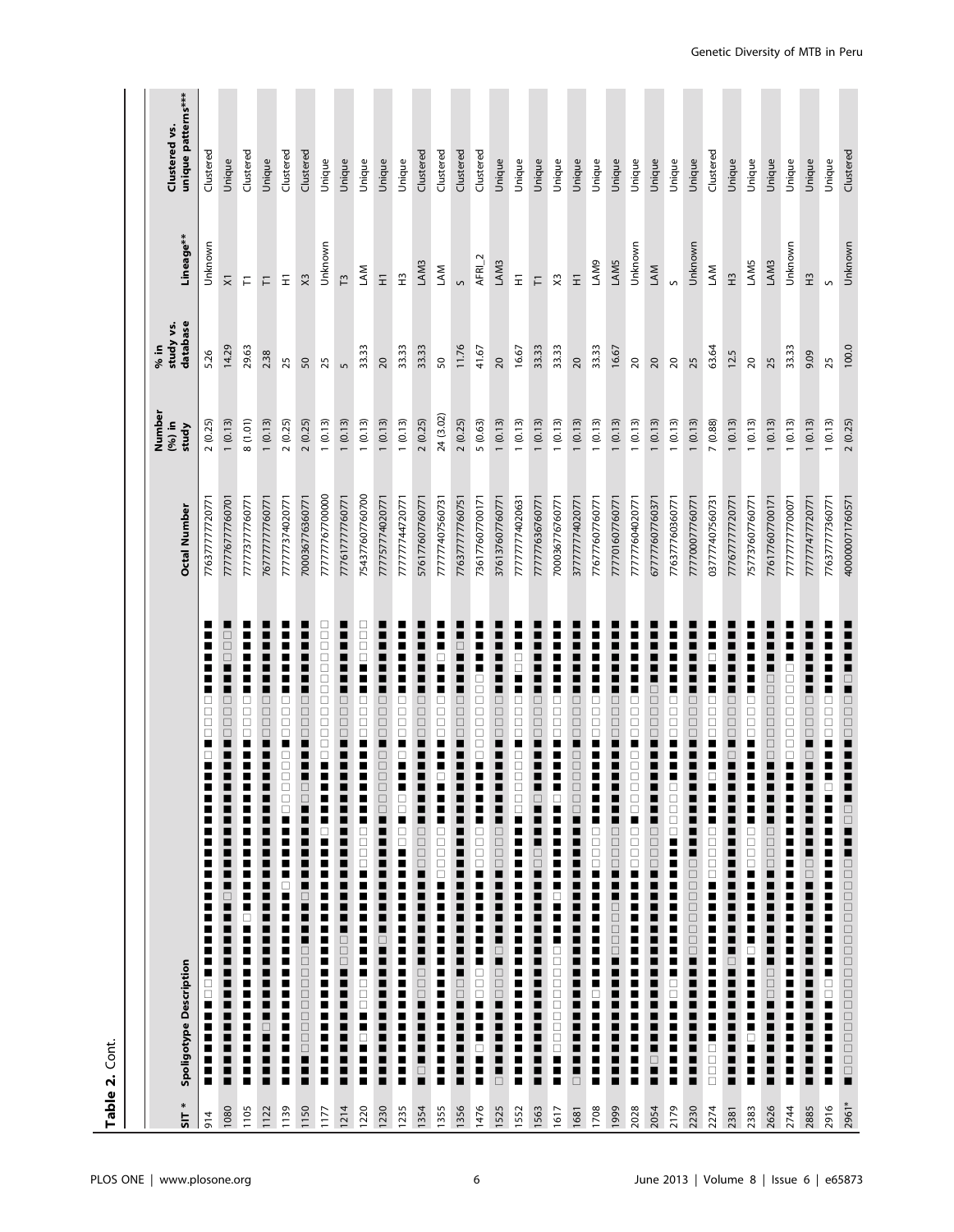| $517*$  | Spoligotype Description                                                                                                                                                                                                                                                                                                                                                                                                                                                            | <b>Octal Number</b> | Number<br>$(96)$ in<br>study | database<br>study vs.<br>% in | Lineage**           | unique patterns***<br>Clustered vs. |
|---------|------------------------------------------------------------------------------------------------------------------------------------------------------------------------------------------------------------------------------------------------------------------------------------------------------------------------------------------------------------------------------------------------------------------------------------------------------------------------------------|---------------------|------------------------------|-------------------------------|---------------------|-------------------------------------|
| 3000*   | ٠<br>□<br>□<br>□<br>□<br>п<br>■<br>□<br>■<br>■<br>□<br>$\Box$<br>□<br>$\Box$<br>$\Box$<br>П<br>■<br>ш<br>■<br>■<br>■<br>■<br>■<br>п<br>■<br>■<br>■<br>■                                                                                                                                                                                                                                                                                                                            | 757777407560731     | 3(0.38)                      | 100.0                         | <b>NN</b>           | Clustered                           |
| 3001*   | ∎<br>0000<br>■<br>$\Box$<br>$\Box$<br>$\Box$<br>■<br>П<br>Ξ<br>■<br>00000<br>$\Box$<br>π<br>ī<br>■<br>E<br>∎<br>■<br>۸<br>■<br>È                                                                                                                                                                                                                                                                                                                                                   | 777774077020771     | 8(1.01)                      | 88.9                          | $\tilde{H}$         | Clustered                           |
| 3004*   | □<br>□<br>ō<br>ō<br>$\Box$<br>$\Box$<br>$\Box$<br>$\Box$<br>Ē<br>□<br>$\Box$<br>ō<br>$\Box$<br>$\Box$<br>п<br>■<br>П<br>■<br>п<br>Π<br>■<br>■<br>П<br>■<br>■<br>□<br>□<br>■<br>П<br>■<br>ш<br>Π<br>п<br>■                                                                                                                                                                                                                                                                          | 776377777000000     | 2(0.25)                      | 100.0                         | Unknown             | Clustered                           |
| 3005*   | ■<br>■<br>■<br>■<br>П<br>$\Box$<br>$\Box$<br>$\Box$<br>$\Box$<br>■<br>П<br>∎<br>□<br>ш<br>П<br>П<br>■<br>П<br>$\Box$<br>■<br>$\overline{\phantom{a}}$<br>■<br>■<br>■<br>■<br>■<br>П<br>■<br>■<br>■<br>■<br>$\Box$<br>$\Box$<br>000<br>■<br>■                                                                                                                                                                                                                                       | 603777677560771     | 2(0.25)                      | 100.0                         | $\vdash$            | Clustered                           |
| 3006*   | ■<br>■<br>□<br>п<br>■<br>П<br>$\Box$<br>ō<br>$\begin{array}{c} \square \\ \square \end{array}$<br>■<br>■<br>■<br>■<br>Г<br>$\Box$<br><b>DDD</b><br>П<br>i<br>■<br>П<br>■<br>■<br>■<br>П<br>■<br>П<br>П<br>■<br>Г<br>П<br>■<br>ш<br>П<br>$\Box$<br>П                                                                                                                                                                                                                                | 577777607760731     | 2(0.25)                      | 66.7                          | LAM4                | Clustered                           |
| 3007*   | Ē<br>Е<br>Г<br>$\Box$<br>日口口<br>Ξ<br>Ē<br>Е<br>$\Xi$<br>Ō<br>Е<br>■<br>Е<br>п<br>Г<br>E<br>■<br>H<br>Е<br>Ē<br>П<br>$\Box$<br>π<br>E<br>■<br>П<br>ī<br>ī<br>■                                                                                                                                                                                                                                                                                                                      | 776377770360771     | 1(0.13)                      | 50.0                          | S                   | Unique                              |
| 3008*   | ■<br>■<br>П<br>$\Box$<br>$\Box$<br>$\Box$<br>□<br>П<br>$\Box$<br>□<br>$\Box$<br>日<br>ロ<br>$\Box$<br>H<br>■<br>π<br>Ξ<br>E<br>Ē<br>■<br>E<br>П<br>Ē<br>п<br>$\overline{a}$<br>П<br>Ē<br>■<br>ø<br>ī<br>Ē                                                                                                                                                                                                                                                                            | 776777774020771     | 1(0.13)                      | 50.0                          | Ξ                   | Unique                              |
| 3009*   | ■<br>$\Box$<br>0000<br>$\begin{array}{c} \square \\ \square \end{array}$<br>■<br>∎<br>۸<br>■<br>■<br>■<br>■<br>■<br>П<br>$\Box$<br>п<br>■<br>■<br>■<br>П<br>■<br>■<br>■<br>■<br>■                                                                                                                                                                                                                                                                                                  | 777773777760171     | 2(0.25)                      | 100.0                         | Ε                   | Clustered                           |
| 3010*   | $\Box$<br>■<br>■<br>π<br>$\Box$<br><b>DODD</b><br>$\Box$<br>■<br>۰<br>■<br>■<br>■<br>■<br>п<br>П<br>■<br>■<br>■<br>■<br>П<br>п<br>■<br>$\begin{array}{c} \square \\ \square \end{array}$<br>■<br>п<br>п<br>■<br>■<br>П<br>п<br>■                                                                                                                                                                                                                                                   | 776377777740731     | 1(0.13)                      | 50.0                          | S                   | Unique                              |
| $3011*$ | $\Box$<br>■<br>■<br>Г<br>$\Box$<br>$\Box$<br>$\Box$<br>$\Box$<br>■<br>∎<br>■<br>$\Box$<br>▆<br>■<br>■<br>■<br>■<br>$\Box$<br>$\Box$<br>$\Box$<br>$\Box$<br>П<br>ī<br>■<br>■<br>π<br>■<br>■<br>■<br>■<br>$\Box$<br>□<br>$\Box$<br>■<br>■<br>π<br>■                                                                                                                                                                                                                                  | 743774077560731     | 4 (0.5)                      | 100.0                         | Unknown             | Clustered                           |
| 3012*   | П<br>$\Box$<br>0000000000<br>π<br>10<br>00<br>$\Box$<br>$\Box$<br>Ξ<br>ī<br>■<br>■<br>π<br>■<br>■<br>∎<br>■<br>■<br>П<br>■<br>■<br>п<br>п                                                                                                                                                                                                                                                                                                                                          | 777774070000171     | 2(0.25)                      | 100.0                         | Unknown             | Clustered                           |
| 3013*   | Е<br>П<br>$\Box$<br>000<br>П<br>П<br>П<br>П<br>П<br>Е<br>П<br>E<br>$\Box$<br>п<br>■<br>П<br>Е<br>Е<br>E<br>Е<br>Η<br>Е<br>П<br>Е<br>$\overline{a}$                                                                                                                                                                                                                                                                                                                                 | 377777377760771     | 3(0.38)                      | 66.7                          | $\overline{1}$      | Clustered                           |
| 3014*   | ■<br>■<br>■<br>■<br>П<br>П<br>□<br>$\Box$<br>$\Box$<br>$\Box$<br>$\Box$<br>$\Box$<br>П<br>П<br>ш<br>П<br>□<br>$\Box$<br>$\Box$<br>$\Box$<br>п<br>H<br>■<br>П<br>Ē<br>■<br>П<br>П<br>■<br>П<br>П<br>■<br>П<br>П<br>■<br>П<br>□<br>п<br>п                                                                                                                                                                                                                                            | 677777607700771     | 1(0.13)                      | 50.0                          | Unknown             | Unique                              |
| 3015*   | ■<br>ō<br>$\Box$<br>ō<br>П<br>■<br>■<br>$\Box$<br>000<br>■<br>■<br>■<br>π<br>П<br>■<br>п<br>П<br>∎<br>$\overline{a}$<br>■<br>H<br>■<br>п<br>Ξ<br>■<br>H<br>■<br>H<br>П<br>$\overline{a}$<br>$\begin{array}{c} \square \\ \square \end{array}$                                                                                                                                                                                                                                      | 077776777760701     | 2(0.25)                      | 100.0                         | $\overline{\times}$ | Clustered                           |
| 3016*   | ▉<br>□<br>$\Box$<br>$\Box$<br>$\Box$<br>■<br>▉<br>□<br>□<br>$\Box$<br>$\Box$<br>$\Box$<br>$\Box$<br>$\Box$<br>$\Box$<br>$\Box$<br>$\Box$<br>□<br>$\Box$<br>$\begin{array}{c} \square \\ \square \end{array}$<br>$\begin{array}{c} \square \\ \square \end{array}$<br>$\Box$<br>$\Box$<br>$\begin{array}{c} \square \\ \square \end{array}$<br>$\begin{array}{c} \square \\ \square \end{array}$<br>$\Box$<br>$\begin{array}{c} \square \\ \square \end{array}$<br>$\Box$<br>П<br>■ | 600000000560771     | 1(0.13)                      | 50.0                          | Unknown             | Unique                              |
| 3017*   | ∎<br>∎<br>$\Box$<br>Ō<br>$\Box$<br>$\Box$<br>■<br>$\Box$<br>■<br>П<br>Ξ<br>■<br>■<br>∎<br>$\overline{\phantom{a}}$<br>■<br>■<br>Ξ<br>∎<br>H<br>■<br>∎<br>Ξ<br>∎<br>$\overline{\phantom{a}}$<br>■<br>■<br>Ξ<br>Ξ<br>■                                                                                                                                                                                                                                                               | 777777777120771     | 3(0.38)                      | 100.0                         | $\tilde{H}$         | Clustered                           |
| 3089*   | ш<br>П<br>П<br>□<br>$\Box$<br>□<br>□<br>■<br>■<br>П<br>Π<br>п<br>■<br>■<br>H<br>■<br>■<br>П<br>■<br>П<br>П<br>■<br>■<br>■<br>■<br>П<br>П<br>■<br>□<br>П<br>П<br>□                                                                                                                                                                                                                                                                                                                  | 337777777760771     | 2(0.25)                      | 66.67                         | F                   | Clustered                           |
| 3168*   | ō<br>П<br>Е<br>П<br>ō<br>000<br>Е<br>$\Box$<br>■<br>∎<br>П<br>П<br>Е<br>$\overline{\phantom{a}}$<br>Е<br>П<br>П<br>Е<br>$\overline{\phantom{a}}$<br>Е<br>П<br>П<br>Е<br>H<br>$\overline{\phantom{a}}$<br>Ξ<br>Ξ<br>■                                                                                                                                                                                                                                                               | 737777777720731     | 1(0.13)                      | 50                            | $\tilde{H}$         | Unique                              |
| 3431*   | ш<br>■<br>$\Box$<br>$\begin{array}{c} \square \\ \square \end{array}$<br>$\Box$<br>■<br>□<br>■<br>П<br>Ξ<br>П<br>■<br>П<br>П<br>■<br>$\overline{\phantom{a}}$<br>■<br>п<br>П<br>п<br>Ē<br>■<br>П<br>π<br>п<br>H<br>■<br>П<br>П<br>π<br>П                                                                                                                                                                                                                                           | 777776775720771     | 2(0.25)                      | 100                           | Ê                   | Clustered                           |
| 3432*   | ■<br>Е<br>■<br>■<br>$\Box$<br>$\Box$<br>$\Box$<br>$\Box$<br>H<br>Ē<br>Ė<br>$\Box$<br>$\Box$<br>$\Box$<br>П<br>Ē<br>П<br>$\Box$<br>$\begin{array}{c} \square \\ \square \end{array}$<br>$\Box$<br>$\Box$<br>$\Box$<br>$\Box$<br>$\Box$<br>$\Box$<br>$\Box$<br>E<br>π                                                                                                                                                                                                                | 700003607760771     | 2(0.25)                      | 100                           | LAM3                | Clustered                           |
| 3433*   | ■<br>π<br>П<br>H<br><b>----------</b><br>$\Box$<br>п<br>П<br>П<br>$\Box$<br><b>DOD</b><br>i i i i i<br>H<br>Ξ<br><b>DO0</b><br>E<br>$\blacksquare$<br>E<br>Ξ<br>п<br>п                                                                                                                                                                                                                                                                                                             | 776177607460771     | 2(0.25)                      | 66.67                         | LAM3                | Clustered                           |
|         | *A total of 100/122 SITs (n = 718) matched a preexisting shared-type in the database, whereas 22/122 SITs (n = 49 isolates) were newly created either within the present study or after a match with an orphan in the databas                                                                                                                                                                                                                                                      |                     |                              |                               |                     |                                     |

of 66 SITs containing 711 isolates were clustered within this study (2 to 130 isolates per cluster), while 56 SITs contained a unique strain within this study. of 66 SITs containing 711 isolates were clustered within this study (2 to 130 isolates per cluster), while 56 SITs contained a unique strain within this study.

Africa (n = 1); 3007\* this study (n = 1); 3008\* this study (n = 1); and USA (n = 1); 3009\* this study (n = 1); 3011\* this study (n = 4); 3012\* this study (n = 2); 3013\* this study (n = 1); 308\* this study (n = 1); 3014\* th Note that SITs followed by an asterisk indicates "newly created shared-type" (n=22 containing 49 isolates) due to 2 or more strains belonging to an identical new pattern within this study or after a match with an orphan in database. SIT designations followed by number of strains: 2961\* this study (n = 2); 3000\* this study (n = 2); 3001\* this study (n = 2); 3001\* this study in = 2); 3003\* \*bis study (n = 2); 3005\* this study (n = 2); 3005\* t Note that SITs followed by an asterisk indicates "newly created shared-type" (n=22 containing 49 isolates) due to 2 or more strains belonging to an identical new pattern within this study or after a match with an orphan i database. SIT designations followed by number of strains: 2961\* this study (n = 2); 3000\* this study (n = 2); 3004\* his study (n = 2); 3005\* this study (n = 2); 3005\* this study (n = 2); 3006\* this study (n = 2); 3005\* th Africa (n = 1); 3007\* this study (n = 1); 3008\* this study (n = 1) and USA (n = 1); 3009\* this study (n = 1); 3011\* this study (n = 1); 3011\* this study (n = 1); 3013\* this study (n = 3); 3013\* this study (n = 1); 3011\* th and USA (n = 1); 3014\* this study (n = 1); 3015\* this study (n = 2); 3016\* this study (n = 1); and Panama (n = 1); 3017\* this study (n = 2); 3008\* this study (n = 2); and Mexico (n = 1); 3168\* this study n = 1, Sweden  $(n = 1)$ ; 3431\* this study  $(n = 2)$ ; 3432\* this study  $(n = 2)$ ; 3433\* this study  $(n = 2)$ , BRA  $(n = 1)$ . (n = 1); 3431\* this study (n = 2); 3432\* this study (n = 2); 3433\* this study (n = 2), BRA (n = 1).

(n = 1); 3431\* this study (n = 2); 3432\* this study (n = 2); 3433\* this study (n = 2); BRA (n = 1).<br>\*\*lineage designations according to SITVIT2 using revised SpoIDB4 rules; "Unknown" designates patterns with ago<br>study. Uni \*\*\*Clustered strains correspond to a similar spoligotype pattern shared by 2 or more strains "within this study"; as opposed to unique strains harboring a spoligotype pattern that does not match with another strain from th \*\*Lineage designations according to SITVIT2 using revised SpolDB4 rules; ''Unknown'' designates patterns with signatures that do not belong to any of the major clades described in the database.

study. Unique strains matching a preexisting pattern in the SITVIT2 database are classified as SITs, whereas in case of no match, they are designated as ''orphan'' (see Table 1).

Genetic Diversity of MTB in Peru

Table 2. Cont.

Table 2. Cont.

doi:10.1371/journal.pone.0065873.t002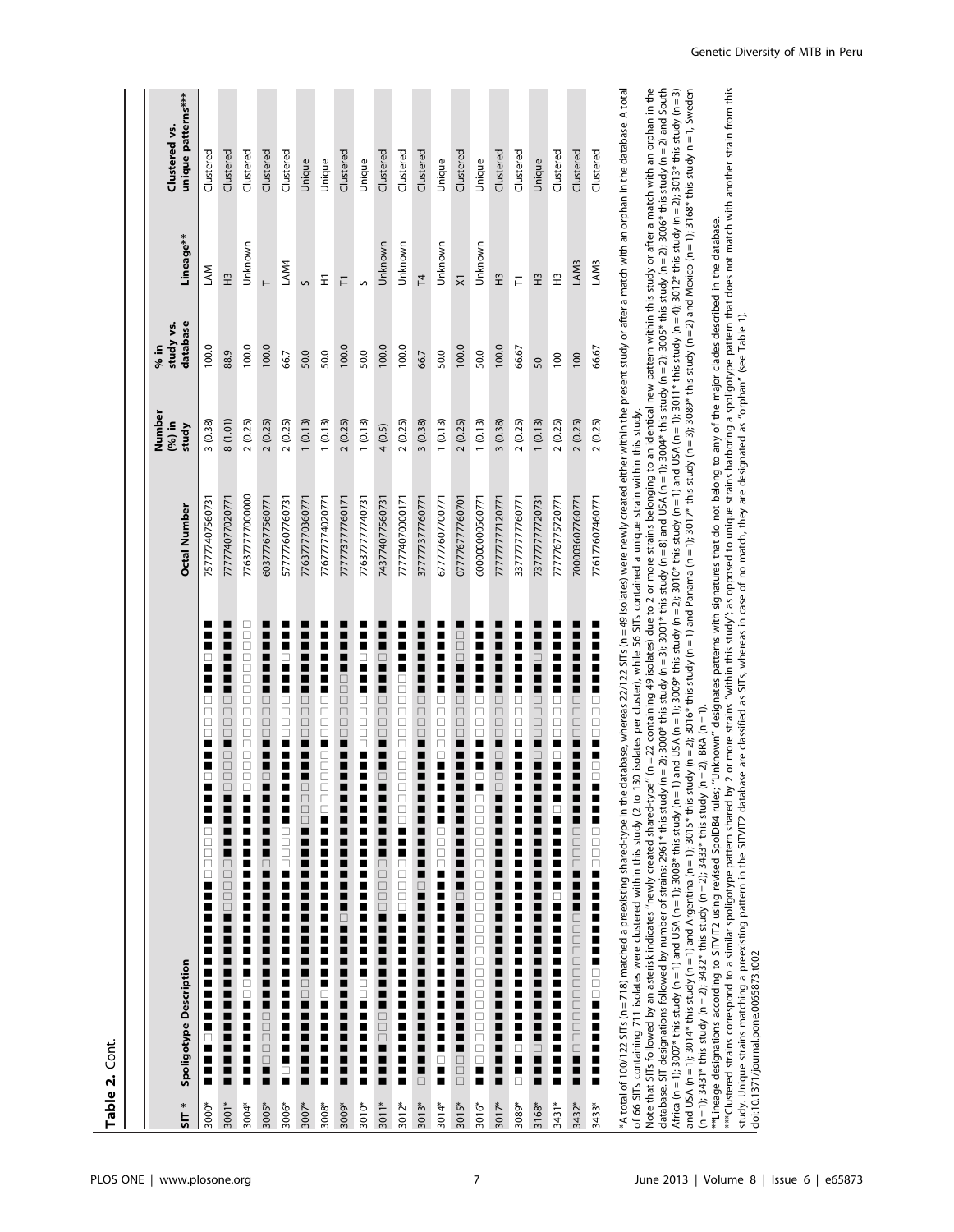Table 3. Description of clusters composed of predominant shared types (defined as SITs representing >2% strains, n=16) in our study and their worldwide distribution in the  $>$ 2% strains,  $n = 16$ ) in our study and their worldwide distribution in the Table 3. Description of clusters composed of predominant shared types (defined as SITs representing SITVIT2 database. SITVIT2 database.

| SIT (Clade) Octal Number<br>Spoligotype Description                                                                                                                                                                           | (%) in study<br>Number | vs. SITVIT2<br>% in study | *<br>with ≥3% of a given SITs<br><b>Distribution in Regions</b>                                                                              | Distribution in Countries with<br>≥3% of a given SITs **                                       |
|-------------------------------------------------------------------------------------------------------------------------------------------------------------------------------------------------------------------------------|------------------------|---------------------------|----------------------------------------------------------------------------------------------------------------------------------------------|------------------------------------------------------------------------------------------------|
| <br> <br> <br>------<br>-----<br>İ<br>∎<br>--------------<br>-----------<br>50 (H3) 7777777772077                                                                                                                             | 130 (16.37)            | 4.17                      | AFRI-N 4.62, AFRI-S 4.4, CARI 3.76,<br>EURO-W 13.78, EURO-S 12.56,<br>AMER-N 19.94, AMER-S 18.5,<br>EURO-E 5.78, EURO-N 4.66,<br>ASIA-W 3.02 | 5.91, ESP 5.91, PER 4.46, ZAF 4.4, CZE<br>USA 19.08, BRA 7.68, AUT 6.62, ITA<br>3.98, SWE 3.08 |
| ō<br> <br> <br> <br> <br>∎<br>۳<br>-------------<br>-<br>53 (T1) 777777777760771                                                                                                                                              | 98 (12.34)             | 1.74                      | AFRI-S 5.54, AFRI-E 5.03, ASIA-E 4.73, AFRI-N 3.93<br>AMER-N 18.23, AMER-S 13.2, EURO-W 11.32,<br>EURO-S 10.5, ASIA-W 7.61, EURO-N 5.95,     | 5.42, TUR 3.87, AUT 3.82, CHN 3.45,<br>USA 14.73, ITA 5.95, BRA 5.72, ZAF<br><b>MEX 3.18</b>   |
| i<br>$\overline{ }$<br>00000<br>▐▋▊▊▁▁▁▁▋▋▋▋▋▋▋<br>33 (LAM3) 776177607760771                                                                                                                                                  | 66 (8.31)              | 6.05                      | AFRI-S 29.79, AMER-S 25.76, AMER-N 15.03,<br>EURO-S 12.65, EURO-W 5.04, AMER-C 4.49                                                          | ZAF 29.79, USA 14.57, BRA 12.1, ESP<br>8.16, PER 6.23, ARG 5.23, HND 3.94,<br>TA 3.85          |
| İ<br>Ē<br>Ē<br>0000<br>Ē<br>,,,,,,,,,,,,,,,<br>42 (LAM9) 777777607760771                                                                                                                                                      | 59 (7.43)              | 1.92                      | AMER-S 31.52, AMER-N 14.87, EURO-S 10.9,<br>AFRI-N 9.34, EURO-W 6.25, EURO-N 4.07,<br>AFRI-E 3.87, AFRI-S 3.45                               | BRA 13.05, USA 12.92, COL 8.3, MAR<br>7.68, ITA 5.69, ESP 3.64, VEN 3.61,<br>ZAF 3.45          |
| ■<br>∎<br>∎<br>$\overline{\phantom{a}}$<br>۳<br><b>-----</b><br>1 (Beijing) 00000000003771                                                                                                                                    | 44 (5.54)              | 0.46                      | AFRI-S 8.63, ASIA-N 7.22, ASIA-S 4.67, EURO-N 3.23<br>ASIA-E 34.21, AMER-N 20.99, ASIA-SE 9.48,                                              | USA 20.65, CHN 19.77, JPN 12.0, ZAF<br>8.63, RUS 7.22, VNM 4.06                                |
| i<br>$\overline{\phantom{a}}$<br>00000<br>47 (H1) 77777774020771<br>Ē                                                                                                                                                         | 31 (3.9)               | 2.24                      | AMER-N 19.32, EURO-W 17.81, EURO-S 15.21,<br>AMER-S 12.76, EURO-E 7.43, EURO-N 7.14,<br>AFRI-N 4.11, ASIA-W 3.89                             | 7.93, CZE 4.25, ESP 4.04, SWE 3.82,<br>JSA 17.16, ITA 9.3, AUT 9.08, BRA<br><b>MAR 3.17</b>    |
| ш<br>∎<br>$\overline{\phantom{a}}$<br>$\overline{a}$<br>0000<br>222 (Unknown) 777774077560771                                                                                                                                 | 24 (3.02)              | 46.15                     | AMER-S 51.92, AMER-N 34.62, EURO-S 9.62,<br><b>EURO-N 3.85</b>                                                                               | PER 50.0, USA 32.69, ESP 5.77, SWE<br>3.85, ITA 3.85                                           |
| ш<br>П<br>n<br>$\Box$<br>Ī<br>π<br>$\Box$<br>0<br>0<br>0<br>0<br>1355 (LAM) 777777407560731                                                                                                                                   | 24 (3.02)              | 50                        | AMER-S 56.25, EURO-S 27.08, AMER-N 14.58                                                                                                     | PER 54.17, ITA 20.83, USA 14.58, ESP<br>6.25                                                   |
| 0000000000000<br>91 (X3_var) 700036777760771                                                                                                                                                                                  | 22 (2.77)              | 8.76                      | AMER-N 51.0, AMER-S 21.91, CARI 13.94,<br>EURO-S 6.38, EURO-N 4.38                                                                           | USA 47.01, HTI 11.55, PER 9.56, ESP<br>6.38, COL 4.78, GUF 3.98, CAN 3.19                      |
| *Worldwide distribution is reported for regions with more than 3% of a given SITs as compared to their total number in the SITVIT2 database. The definition of macro-geographical regions and sub-regions (http://unstats.up. |                        |                           |                                                                                                                                              |                                                                                                |

י אות אות השפעה של השלוש השלוש השלוש של השלוש השלוש השלוש השלוש של השלוש השלוש השלוש השלוש השלוש השלוש השלוש ה<br>השלוש השלוש השלוש השלוש השלוש השלוש השלוש השלוש השלוש השלוש השלוש השלוש השלוש השלוש השלוש המשלמים המשלמים המשל that in our classification scheme, Russia has been attributed a new sub-region by itself (Northern Asia) instead of including it among rest of the Eastern Europe. It reflects its geographical localization as well as due to \*Worldwide distribution is reported for regions with more than 3% of a given 3% of a given SITs as compared to their total number in the SITVIT2 database. The definition of macro-geographical regions and sub-regions (http: (Southern), SE (South-Eastern), and W (Western). Furthermore, CARIB (Caribbean) belongs to Americas, while Oceania is subdivided in 4 sub-regions, AUST (Australasia), MEL (Melanesia), MIC (Micronesia), and POLY (Polynesia) unsd/methods/m49/m49regin.htm) is according to the United Nations; Regions: AFRI (Africa), AMER (Americas), ASIA (Asia), EURO (Europe), and OCE (Oceania), subdivided in: E (Eastern), M (Middle), C (Central), N (Northern), S specific TB genotypes circulating in Russia (a majority of Beijing genotypes) with those prevalent in Central, Eastern and South-Eastern Asia.

 $\geq$ 3% of a given SITs as compared to their total number in the SITVIT2 database.  $^{\ast\ast}$ The 3 letter country codes are according to http://en.wikipedia.org/wiki/ISO\_3166-1\_alpha-3; countrywide distribution is only shown for SITs with doi:10.1371/journal.pone.0065873.t003 doi:10.1371/journal.pone.0065873.t003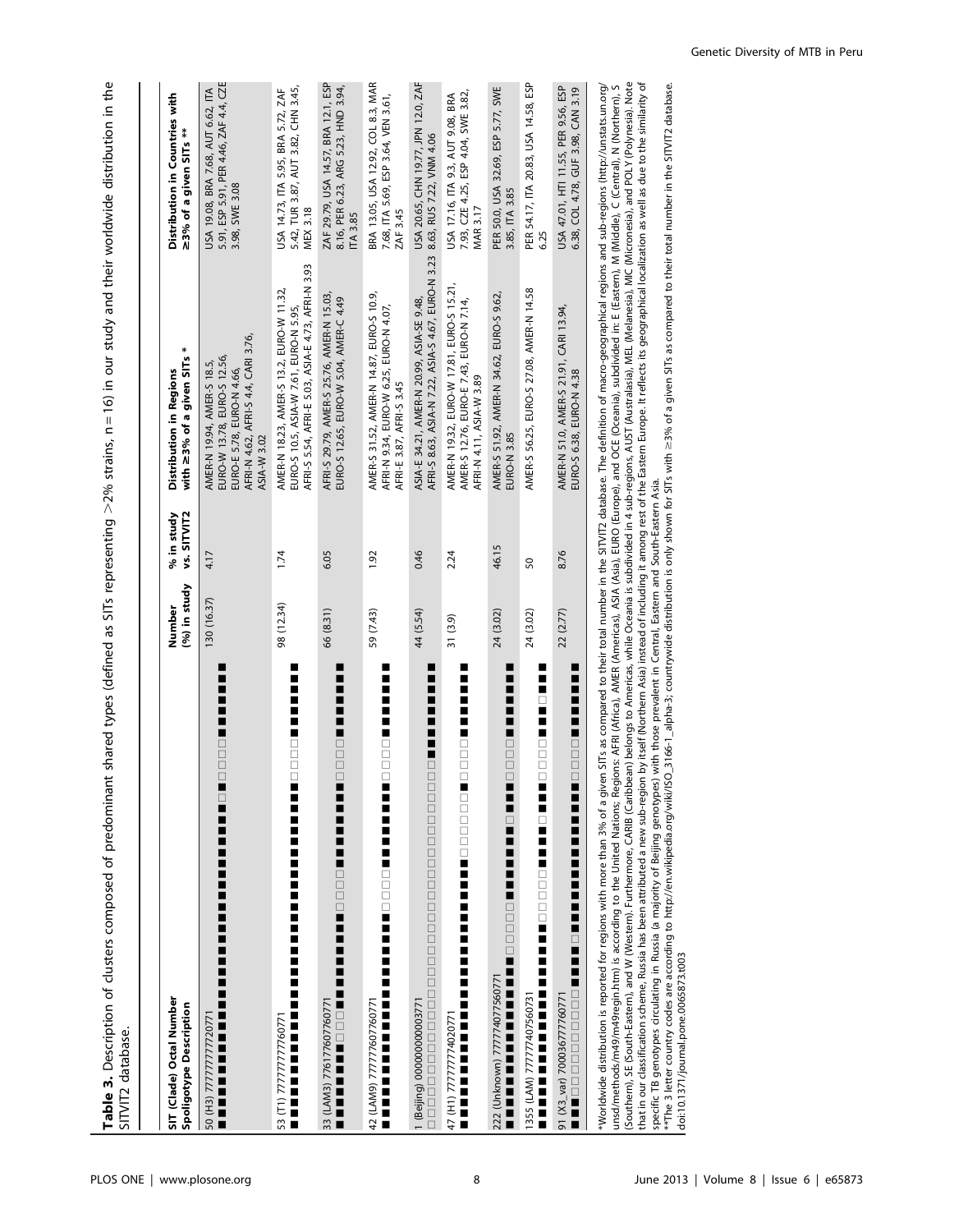

Figure 1. A minimum spanning tree (MST) illustrating evolutionary relationships between the Peruvian spoligotypes (n=794). The phylogenetic tree connects each genotype based on degree of changes required to go from one allele to another. The structure of the tree is represented by branches (continuous vs. dotted lines) and circles representing each individual pattern. Note that the length of the branches represents the distance between patterns while the complexity of the lines (continuous, black dotted and gray dotted) denotes the number of allele/ spacer changes between two patterns: solid lines, 1 or 2 changes (thicker ones indicate a single change, while the thinner ones indicate 2 changes); dotted lines, three or more changes (black dotted for 3, and grey dotted for 4 or more changes). The color of the circles is proportional to the number of clinical isolates in our study, illustrating unique isolates (sky blue) versus clustered isolates (Blue, 2–5 strains; dark blue, 6–9 strains; Bordeaux, 10–19 strains; Red, 20 and more). Note that orphan patterns are circled with the letter ''o'' in red. Patterns marked by an asterisk (\*) indicate a strain with an unknown signature (unclassified). doi:10.1371/journal.pone.0065873.g001

observed in a previous study in north Lima [2]; 5.5% were SIT1/ Beijing family. Strains belonging to Haarlem, T, LAM and Beijing families predominated, and drug-resistance was not shown to be associated with any specific family, including Beijing, findings consistent with the single previous report from Peru [2].

With the exception of the Beijing family strains, recently examined in greater detail [10] very few PGG1 strains (AFRI, BOV, EAI, Manu) were found in this study  $(n=9, 1.1\%)$ . One may notice that these PGG1 strains are not located at central positions on the trees (spoligoforests and MST). Instead, they mostly occupied terminal leaves of the trees (in the MST), or were isolated with few or no connections with other strains in the spoligoforests.

However, PGG2/3 group  $(n = 665, 83.8\%)$  strains which are predominant in the study occupied a more visible and central position on the trees. Spoligoforest trees have been used to highlight the predominance of some specific well known shared types (SIT). These trees can also give us an overview on the

parental links that probably exist between strains belonging to different lineages. For example, one may notice on the top left of the hierarchical layout figure (2A), that SIT19/EAI2-Manila may lead to SIT1/Beijing, through loss of many spacers.

The MST very well shows the similarity (or the distance) between each strain, and clearly defines the major evolution of the MTB lineages present in the study. For example, one can notice that in Figure 1, the Beijing family group is very far from the strains present in the central nodes of strains belonging to the PGG2/3 group (Euro American). At the very bottom of the MST, we can note the presence of the only two strains belonging to EAI lineage (SIT19/EAI2-Manila and SIT11/EAI3-IND).

The spoligoforest tree demonstrates that most of the orphans belong to the modern PGG2/3 group (H, T, LAM, T, X, S). The orphan strains are mostly located at terminal positions on the trees or are located in the top right layer of the hierarchical layout as isolated strains without interconnections with the other strains.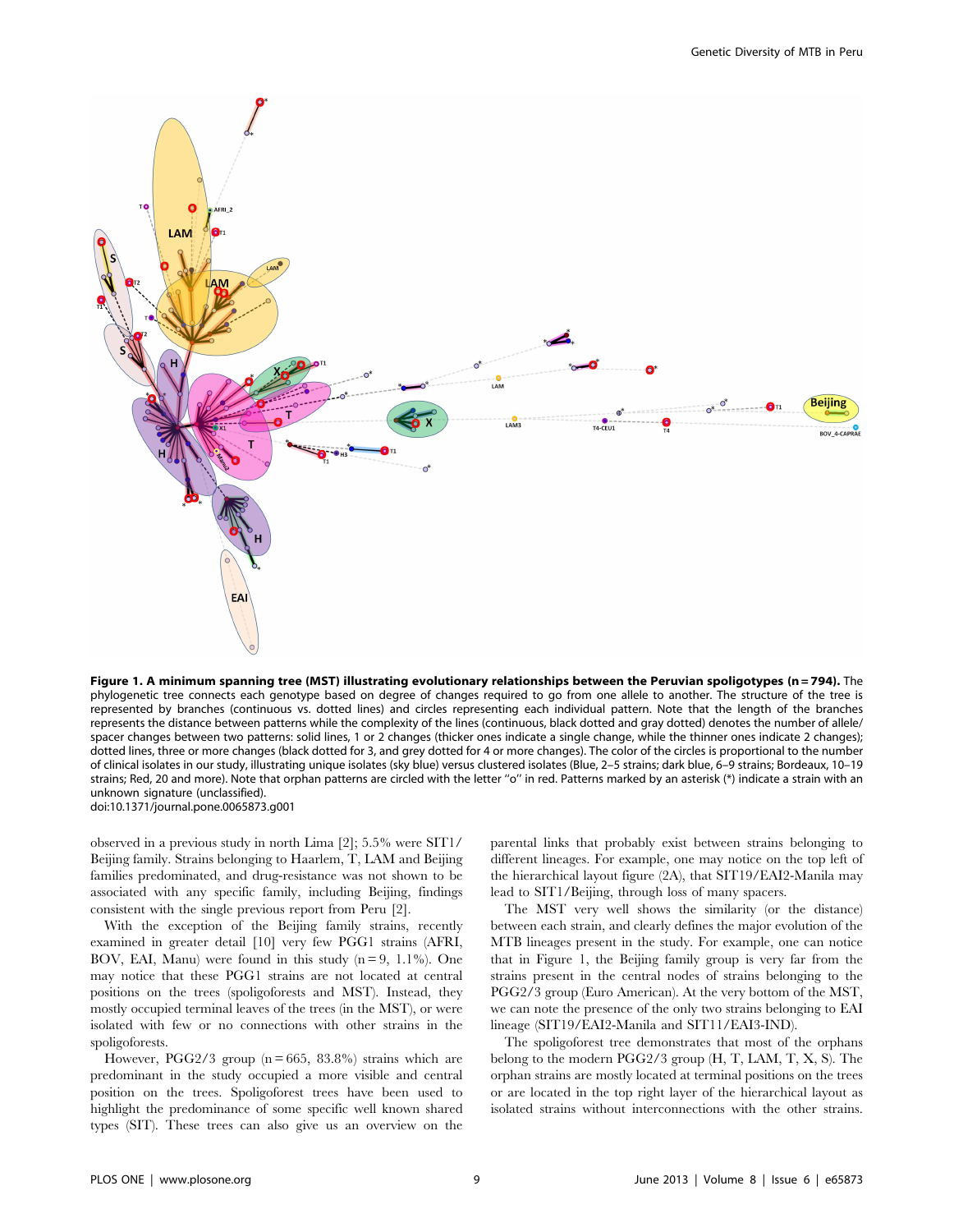

Figure 2. Discrete spoligotypes relationships for all isolates (n = 794) presented through spoligoforest tree drawn as a "hierarchical layout'' using the SpolTools software (available through http://www.emi.unsw.edu.au/spolTools; Reyes et al. 2008 [11]). Each spoligotype pattern from the study is represented by a node with area size being proportional to the total number of isolates with that specific pattern. Changes (loss of spacers) are represented by directed edges between nodes, with the arrowheads pointing to descendant spoligotypes. In this representation, the heuristic used selects a single inbound edge with a maximum weight using a Zipf model. Solid black lines link patterns that are very similar, i.e., loss of one spacer only (maximum weight being 1.0), while dashed lines represent links of weight comprised between 0.5 and 1, and dotted lines a weight less than 0.5. Orphan isolates, indicated in cyan, are isolated strains without interconnections with the other strains. This presentation illustrates for example the parental links for PGG2/3 strains such as SIT53 and SIT42, showing how SIT53 may be considered as the precursor of all other modern PGG2/3 patterns. SIT53 leads to SIT50/H3 by the loss of spacer 31, and it leads to SIT42 by the loss of four spacers (spacers 21–24), which in turn leads to SIT1355/LAM via SIT64/LAM6 then SIT95/LAM6. Through other spacer deletions, SIT53 leads to SIT91/X3 via SIT119/X1 and SIT92/X3. Lastly, SIT222/Unknown has no parental SITs in our study. doi:10.1371/journal.pone.0065873.g002

Indeed, none of the orphans explicitly belonged to the PGG1 group (considering that some orphans have an unknown lineage).

Given the celebrated performance of the Peruvian National Tuberculosis Control Programme in demonstrating the effectiveness of DOTS in bringing about a reduction in TB incidence [3], the emergence of MDRTB in Peru as a major threat might be viewed as surprising [11]; conventional wisdom suggests MDR is driven by weak healthcare systems. We were therefore interested in exploring whether other factors, such as strain-specific biological propensity for resistance, might be relevant. In unselected community-based TB patients (largely HIV-negative) there was no association observed between drug resistance and specific spoligotypes. However amongst patients with HIV recruited from a hospital setting MDR was particularly frequently seen amongst the SIT42 and SIT53 strains. After multivariate analysis to control for the effects of HIV infection, gender and year

|                | <b>HIV negative</b> |                | <b>HIV positive</b> |                | SIT total number of<br>isolates <sup>1</sup> (% MDR <sup>2</sup> ) |
|----------------|---------------------|----------------|---------------------|----------------|--------------------------------------------------------------------|
| SIT (of clade) | <b>MDR</b>          | <b>Non-MDR</b> | <b>MDR</b>          | <b>Non-MDR</b> |                                                                    |
| 50 (H3)        | 7                   | 96             | 3                   | 22             | 128 (7.8%)                                                         |
| 53 (T1)        | 8                   | 49             | 24                  | 16             | 97 (33.0%)                                                         |
| 33 (LAM3)      |                     | 53             | 0                   | 11             | 65 (1.54%)                                                         |
| 42 (LAM9)      | $\overline{4}$      | 15             | 35                  | 5              | 59 (66.1%)                                                         |
| 1 (Beijing)    | 3                   | 32             | 1                   | 8              | 44 (9.1%)                                                          |
| 47 (H1)        | 2                   | 24             | $\mathbf 0$         | 5              | 31 (6.5%)                                                          |
| 22 (unknown)   | $\overline{2}$      | 16             | $\overline{2}$      | 4              | 24 (16.7%)                                                         |
| 1355 (LAM)     |                     | 12             | 4                   | 6              | 23 (21.7%)                                                         |
| 91 (X3)        |                     | 14             | 1                   | 6              | 22 (9.1%)                                                          |
| others         | 24                  | 183            | 12                  | 70             | 289 (12.5%)                                                        |
| total          | 53                  | 494            | 82                  | 153            | 782 (17.3%)                                                        |

<sup>1</sup>12 of 794 isolates lacked either MDR or HIV status data, leaving 782 here as the denominator.

<sup>2</sup>Percentage of SIT-specific isolates with MDR.

doi:10.1371/journal.pone.0065873.t004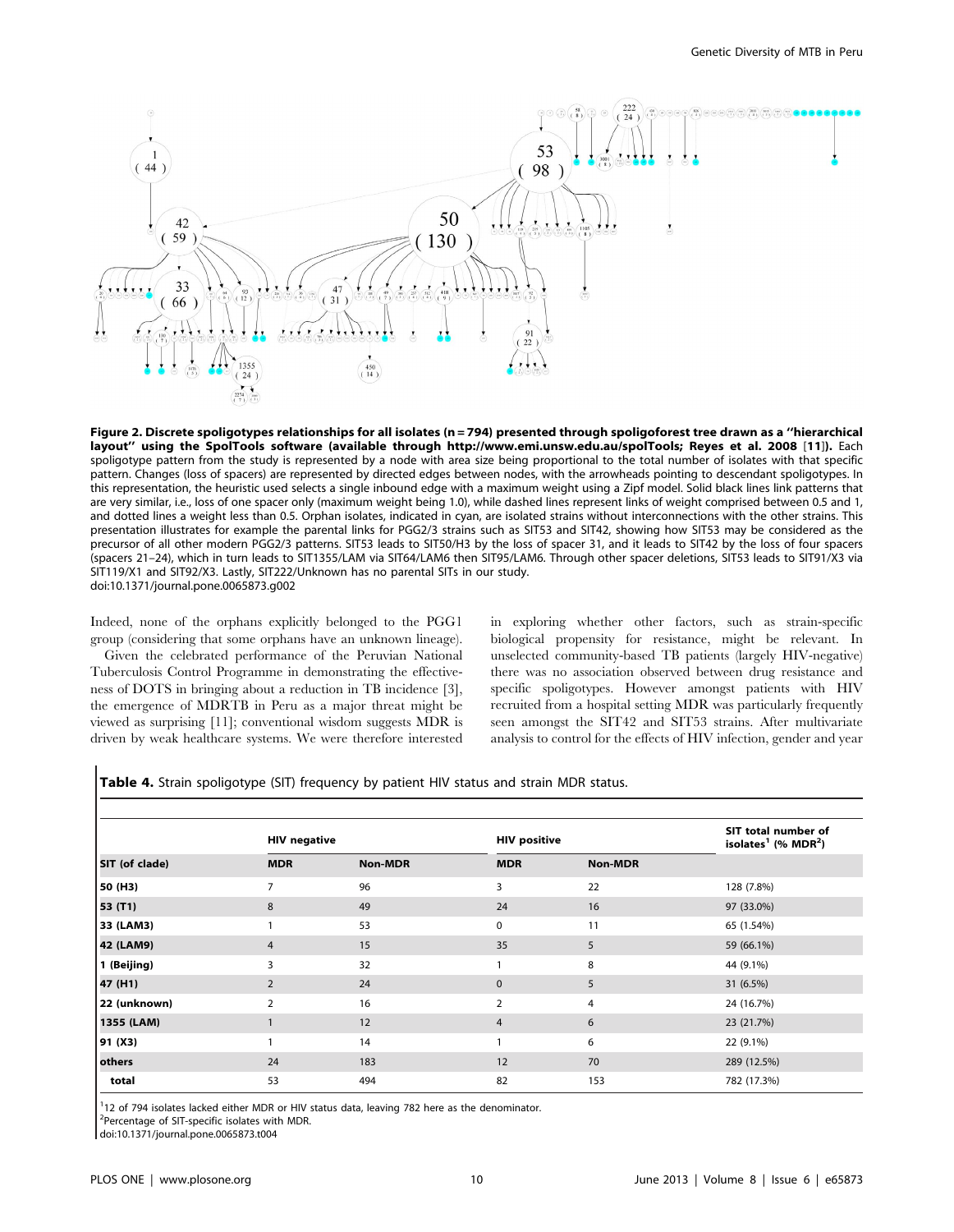#### Table 5. Associations with drug resistance.

|                    | Isoniazid monoresistance              |                                      | Rifampicin monoresistance        |                                      | <b>MDR</b>                       |                                      |
|--------------------|---------------------------------------|--------------------------------------|----------------------------------|--------------------------------------|----------------------------------|--------------------------------------|
|                    | <b>Unadjusted</b><br>OR (95% CI)      | Adjusted <sup>1</sup><br>OR (95% CI) | <b>Unadjusted</b><br>OR (95% CI) | Adjusted <sup>1</sup><br>OR (95% CI) | <b>Unadjusted</b><br>OR (95% CI) | Adjusted <sup>1</sup><br>OR (95% CI) |
| l HIV              | $1.05(0.61 - 1.81)$                   | $1.05(0.59 - 1.87)$                  | $1.63(0.83 - 3.20)$              | 1.70 (0.83-3.49)                     | $5.00(3.38 - 7.38)$              | 3.42 (2.21-5.29)                     |
| <b>Male gender</b> | $1.18(0.69 - 2.01)$                   | 1.20 (0.69-2.08)                     | $1.21(0.60 - 2.44)$              | $1.07(0.51 - 2.24)$                  | $1.51(1.01-2.27)$                | $1.13(0.70-1.80)$                    |
| l Year             | $1.04(0.91 - 1.18)$                   | $1.04(0.91 - 1.19)$                  | $1.20(1.01 - 1.43)$              | $1.18(0.98 - 1.41)$                  | $0.99(0.90 - 1.09)$              | $1.03(0.92 - 1.16)$                  |
|                    | <b>Clustered SIT</b> 0.92 (0.55-1.54) | $0.94(0.54 - 1.64)$                  | $0.38(0.19-0.75)$                | $0.43(0.20 - 0.91)$                  | $1.77(1.17-2.67)$                | $0.69(0.41 - 1.18)$                  |
|                    | $\vert$ SIT42 (LAM9) 0.86 (0.64-1.16) | $0.87(0.63 - 1.19)$                  | $0.76(0.46 - 1.25)$              | $0.81(0.48-1.37)$                    | $1.89(1.63 - 2.18)$              | 1.95 (1.64-2.32)                     |
| <b>SIT53 (T1)</b>  | $1.12(0.78 - 1.59)$                   | $1.12(0.76 - 1.65)$                  | $0.78(0.43 - 1.42)$              | $0.96$ $(0.50-1.85)$                 | $1.67(1.32 - 2.11)$              | $2.16(1.60-2.91)$                    |

OR = odds ratio; 95% CI = 95% confidence interval; clustered SIT = in 9 most common SITs (accounting for 63% of all strains); bold type indicates statistically significant associations.

<sup>1</sup>all adjusted ORs incorporate SIT42 and SIT53 and clustered SIT variable and into model.

doi:10.1371/journal.pone.0065873.t005

the effect size increased; given the lack of such an association in the community one hypothesis to explain this would be that this is highly suggestive of a prolonged nosocomial clonal outbreak with strains of these two spoligotypes. The alternative hypothesis of a biological predisposition of these specific strains to acquire drug resistance-conferring mutations is much less likely given the absence of an association with isoniazid or rifampicin monoresistance. It is noteworthy that the association of HIV with MDR, though diminished after adjustment for SIT42 and SIT53, remained significant indicating that an outbreak with strains from these two spoligotypes is insufficient to explain the whole HIV-MDR association. We cannot exclude the possibility of residual confounding as the explanation for this apparent association.

There are acknowledged limitations of the data presented here. Most importantly our sampling strategy was opportunistic, making use of a strain bank derived from several studies with different designs so the study populations differed and though all relevant subgroups (community and hospital based, HIV infected and uninfected) were included the sample could not be considered representative. There are advantages in having a strain bank which is delinked from patient identifiers but the drawback is that only limited clinical data is available and returning to clinical notes for further detail is not possible – it would have been interesting to differentiate between new and retreatment cases and to investigate patient outcomes by strain, for example. Finally, because the samples were all from studies in adults we were unable to describe the strains causing paediatric disease thus missing an opportunity to clearly identify currently/recently circulating strains, and because all strains were from pulmonary TB patients we were unable to investigate whether extrapulmonary disease phenotype was associated with any particular strain in Peru as has been suggested elsewhere [12].

There are important strengths in our strain bank: (1) each sample evaluated here is a single strain from a unique patient – though serial strains are available in the bank, for this analysis we were careful to only examine one strain per patient, (2) availability of drug susceptibility data and HIV status for every strain enabled the analysis we report here with very few missing values, in contrast to an earlier report for which only 70% of strains had drug susceptibility data and HIV status was not reported [2], (3) the spread of strains includes diverse but well characterized patient demographic groups which are also geographically spread across metropolitan Lima (home to one third of the population of Peru and more than 75% of the incident TB), (4) the collection reported here span a time period of 6 years (indeed the bank continues to accumulate strains to the present day, extending the collection to more than 13 years) enabling investigation of temporal trends (none were found here).

In summary, we report the strain distribution of  $M$  tuberculosis isolates in Lima, Peru, highlight a significant proportion of novel spoligotypes, and hypothesize a prolonged, clonal, hospital-based outbreak of MDR disease amongst HIV patients but no evidence to support a hypothesis of strain-specific propensity for the acquisition of resistance-conferring mutations.

#### Supporting Information

Figure S1 MST from manuscript Figure 1 presented in PDF format which (through zooming in) enables reading of SIT labels.

(PDF)

Figure S2 Discrete spoligotypes relationships for all isolates  $(n = 794)$  presented through a Fruchterman Reingold spoligoforest tree drawn using the SpolTools software (available through http://www.emi.unsw.edu. au/spolTools; Reyes et al. 2008 [11]). Each spoligotype pattern from the study is represented by a node with area size being proportional to the total number of isolates with that specific pattern. Changes (loss of spacers) are represented by directed edges between nodes, with the arrowheads pointing to descendant spoligotypes. In this representation, the heuristic used selects a single inbound edge with a maximum weight using a Zipf model. Solid black lines link patterns that are very similar, i.e., loss of one spacer only (maximum weight being 1.0), while dashed lines represent links of weight comprised between 0.5 and 1, and dotted lines a weight less than 0.5. Orphan isolates, indicated in cyan, appear at terminal positions on the tree, as isolated strains without interconnections with the other strains. (PDF)

Table S1 Detailed genotyping and drug-resistance data and demographic information on M. tuberculosis strains  $(n = 794)$ isolated from adults with pulmonary tuberculosis in Lima, Peru. (PDF)

Table S2 A comparison of the proportion of the most predominant SITs found in Peru as compared to neighbouring countries (Brazil, Colombia) and regions (Central America and Caribbean), recorded in the SITVIT2 database as consulted on 9 April 2013.

(PDF)